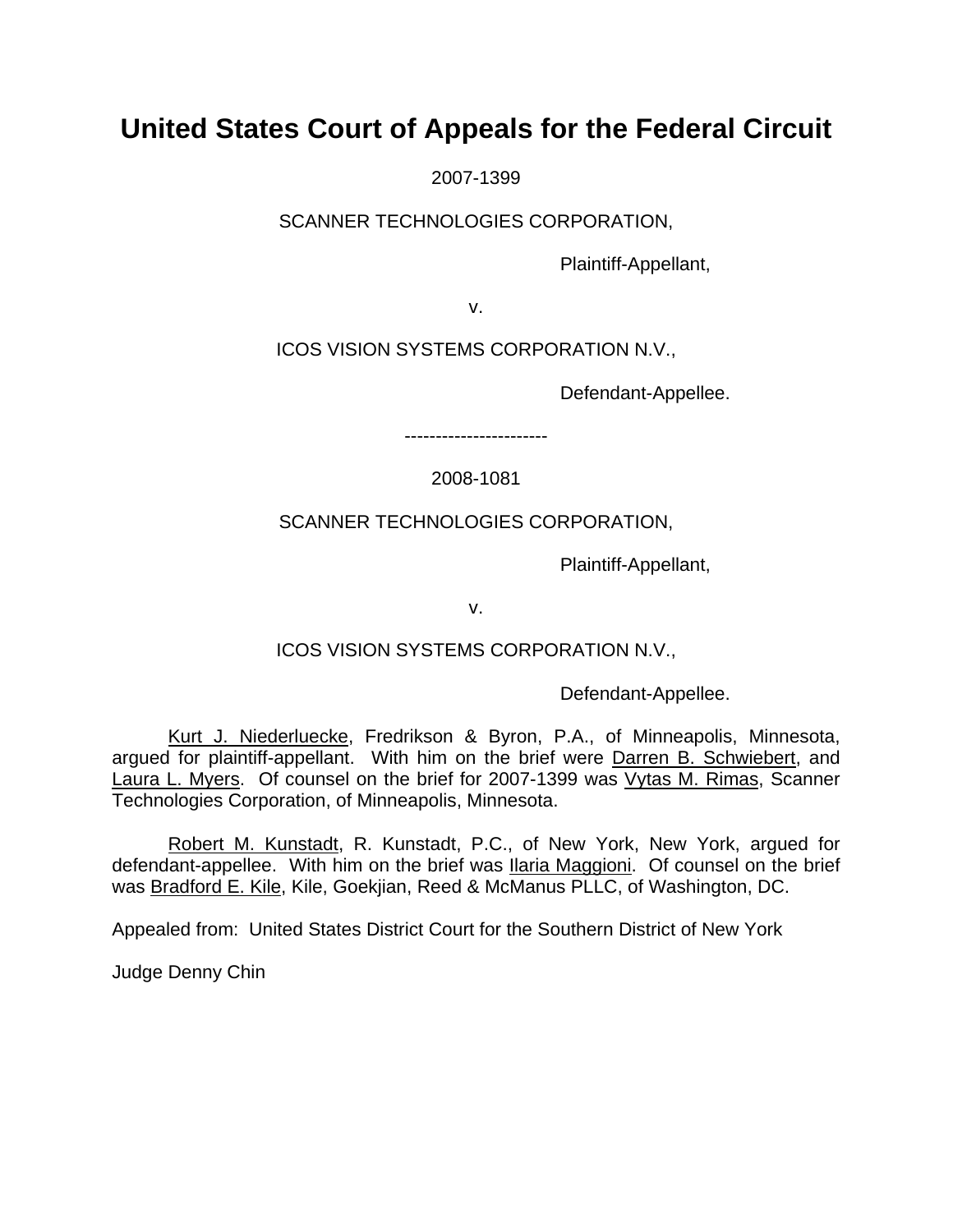# **United States Court of Appeals for the Federal Circuit**

2007-1399

SCANNER TECHNOLOGIES CORPORATION,

Plaintiff-Appellant,

v.

ICOS VISION SYSTEMS CORPORATION N.V.,

Defendant-Appellee.

2008-1081

----------

SCANNER TECHNOLOGIES CORPORATION,

Plaintiff-Appellant,

v.

ICOS VISION SYSTEMS CORPORATION N.V.,

Defendant-Appellee.

Appeals from the United States District Court for the Southern District of New York in case no. 00-CV-4992, Judge Denny Chin

DECIDED: June 19, 2008

 $\mathcal{L}_\text{max} = \mathcal{L}_\text{max} = \frac{1}{2} \sum_{i=1}^{n} \frac{1}{2} \sum_{i=1}^{n} \frac{1}{2} \sum_{i=1}^{n} \frac{1}{2} \sum_{i=1}^{n} \frac{1}{2} \sum_{i=1}^{n} \frac{1}{2} \sum_{i=1}^{n} \frac{1}{2} \sum_{i=1}^{n} \frac{1}{2} \sum_{i=1}^{n} \frac{1}{2} \sum_{i=1}^{n} \frac{1}{2} \sum_{i=1}^{n} \frac{1}{2} \sum_{i=1}^{n} \frac{1}{2} \sum$ 

 $\mathcal{L}_\text{max} = \mathcal{L}_\text{max} = \frac{1}{2} \sum_{i=1}^{n} \frac{1}{2} \sum_{i=1}^{n} \frac{1}{2} \sum_{i=1}^{n} \frac{1}{2} \sum_{i=1}^{n} \frac{1}{2} \sum_{i=1}^{n} \frac{1}{2} \sum_{i=1}^{n} \frac{1}{2} \sum_{i=1}^{n} \frac{1}{2} \sum_{i=1}^{n} \frac{1}{2} \sum_{i=1}^{n} \frac{1}{2} \sum_{i=1}^{n} \frac{1}{2} \sum_{i=1}^{n} \frac{1}{2} \sum$ 

Before MICHEL, Chief Judge, CLEVENGER, Senior Circuit Judge, and GAJARSA, Circuit Judge.

CLEVENGER, Senior Circuit Judge.

This is an appeal from the United States District Court for the Southern District of New York in a patent infringement action that Scanner Technologies Corp. ("Scanner") brought against ICOS Vision Systems Corp. ("ICOS") in July 2000. ICOS denied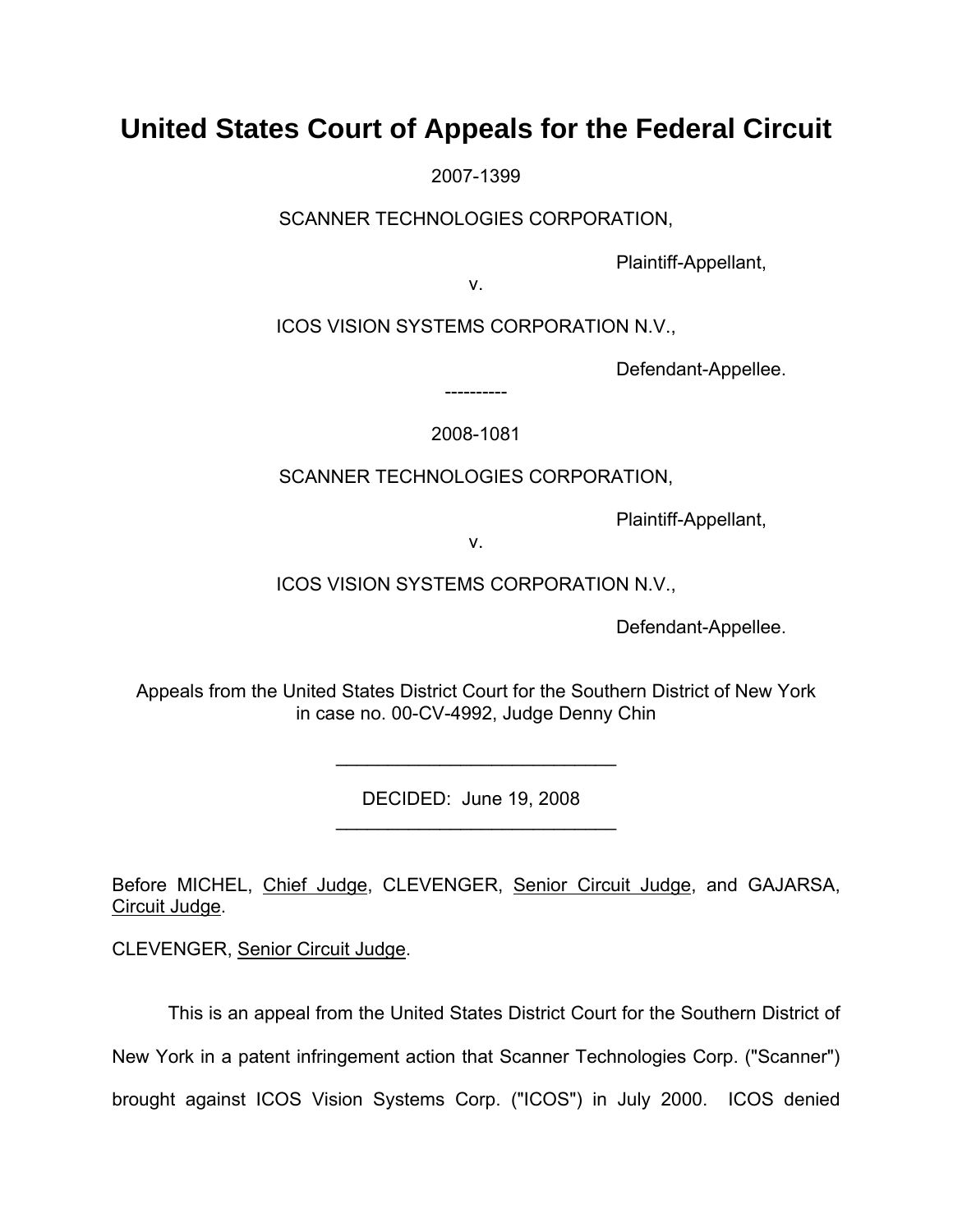infringement and counterclaimed seeking a declaratory judgment of noninfringement, invalidity, and unenforceability. After this court reviewed the district court's Markman ruling in a 2004 interlocutory appeal, Scanner Technologies Corp. v. ICOS Vision Systems Corp., N.V., 365 F.3d 1299, 1300 (Fed. Cir. 2004) ("Scanner I"), the district court, on remand, held a bench trial on infringement, validity and enforceability in March 2005. The district court rendered its findings of fact and conclusions of law in a May 22, 2007 opinion. Scanner Techs. Corp. v. Icos Vision Sys. Corp., N.V., 486 F. Supp. 2d 330 (S.D.N.Y. 2007) ("Scanner II"). The district court entered final judgment on June 1, 2007, finding the asserted patents unenforceable, invalid for obviousness, and not infringed. The final judgment also included a provision that rendered related patents, derived from the same common parent application, unenforceable. Scanner appeals the district court's final judgment. For the reasons stated below, we affirm in part, reverse in part, and vacate in part.

I

This case involves semiconductor technology and specifically processes to inspect electronic components, including ball array devices, ball grid arrays, chip scale packages, and bump on wafers (collectively "BGAs"). BGAs are mounted on circuit boards that can be found in various electronic devices, and are used to conduct electrical impulses in such devices. The BGAs are comprised of an array of solder balls on a plane or substrate that conduct electrical impulses. As noted in this court's opinion in Scanner I, 365 F.3d at 1300, it is important that the solder balls are positioned precisely at the same height. "Even a minute difference in height could render the BGA, and thus the device, useless." Id.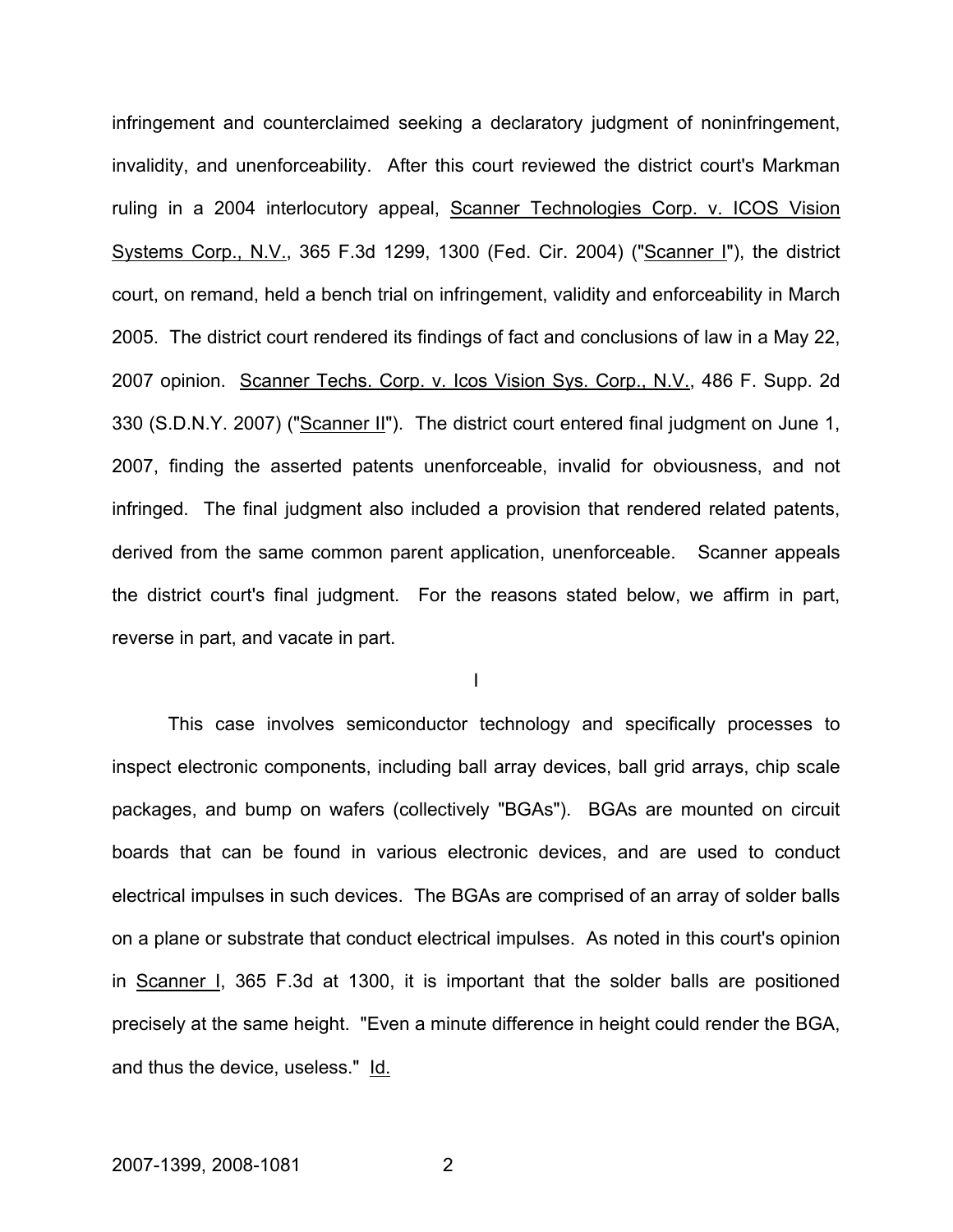Inventors Elwin M. Beaty ("Beaty") and David P. Mork ("Mork") discovered an apparatus and method for the three-dimensional inspection of ball array devices in mid-1997 and filed a patent application, U.S. Appl. No. 09/321,805, on the apparatus and method in January 1998. This January 1998 application is the "common parent application" to which the district court refers in its final judgment. From this common parent application, divisional applications that would become U.S. Patent Nos. 6,064,756 ("the '756 patent") and 6,064,757 ("the '757 patent") (collectively, "the patents in suit") were filed on May 28, 1999. Scanner displayed its first embodiment of the method and apparatus—an inspection module called the Ultra Vim Plus ("UV+")—in July 1998 at the Semicon West trade show in San Jose, California, and again in December 1998 at the Semicon Japan trade show.

 ICOS representatives were attendees of these trade shows, and interacted with Scanner representatives on at least one occasion. Based at least in part on what ICOS observed at the trade shows, ICOS engaged Scanner in preliminary discussions regarding ICOS's interest in licensing or acquiring Scanner's BGA technology. ICOS eventually abandoned those pursuits in light of its own progress in developing a 3D BGA inspection system. In January 1999, ICOS announced its CyberSTEREO 3D BGA inspection product. The CyberSTEREO was an outgrowth and replacement of ICOS's older BGA inspection product, the ICOS Projector. The Projector had been on the market since 1996, and used a two-camera system with a structured light from a projector to inspect BGAs. Literature for the Projector system explained the use of a triangulation principle to perform three-dimensional measurements, including the use of Z calibration and bilinear interpolation. Whereas the Projector system measured the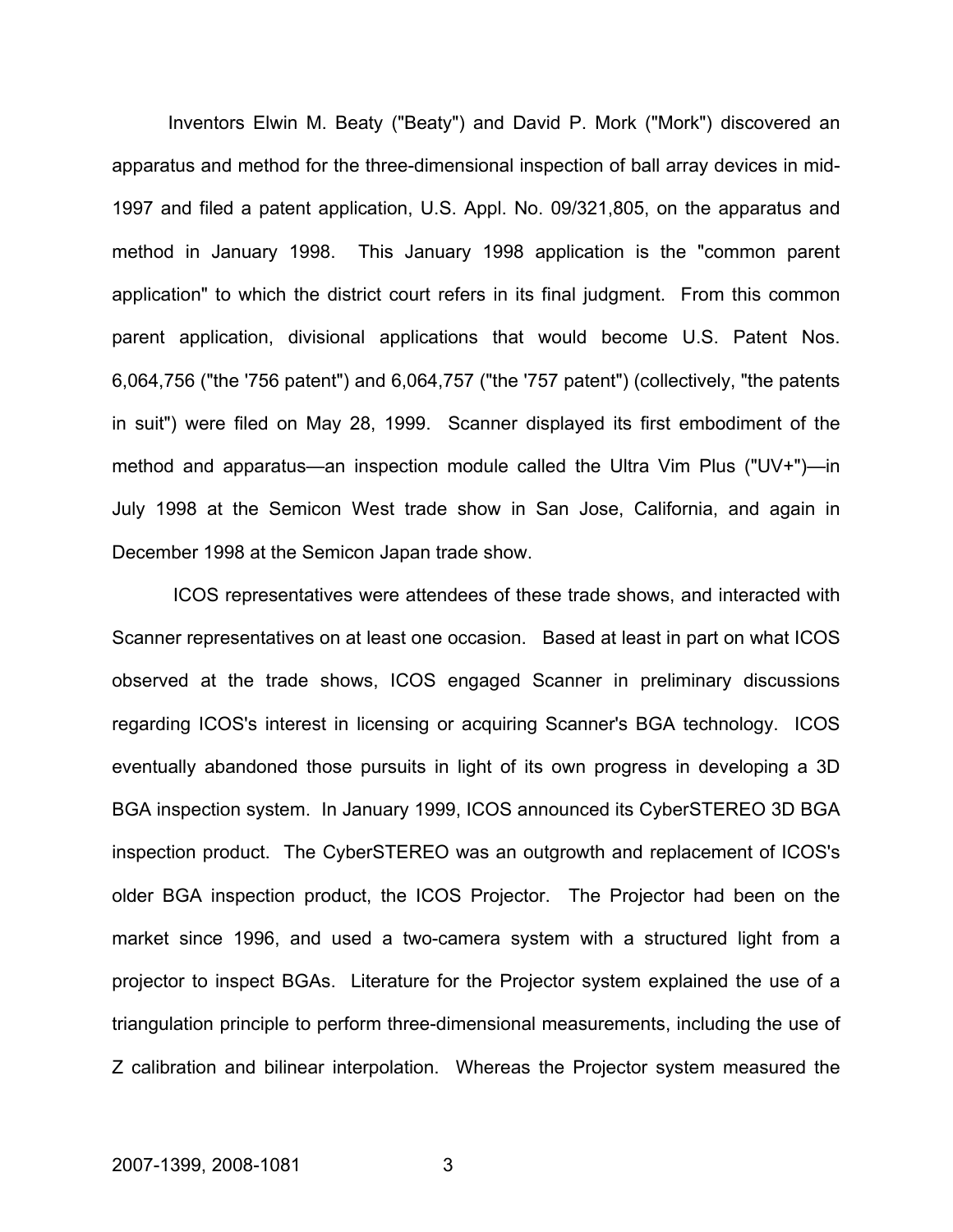absolute value of the top of the balls of the BGAs, the CyberSTEREO eliminated the projector and implemented a two-camera system to measure coplanarity, i.e., whether the balls were lying in the same plane. To accomplish this measurement, the CyberSTEREO measures a point inside the ball rather than the top of the ball.

By February 1999, Scanner learned that ICOS had launched the competing CyberSTEREO 3D BGA inspection product. In Scanner's view, ICOS's new product infringed the proposed claims of Scanner's patent applications. Consequently, while the applications were pending, Scanner submitted a petition to make special to the Commissioner of Patents and Trademarks at the United States Patent and Trademark Office ("PTO"). The purpose of such a petition is to seek accelerated review of the pending application.<sup>[1](#page-4-0)</sup> In its petition, Scanner's patent attorney, George A. Leone ("Leone") submitted that the application was entitled to special handling status because of actual infringement. The petition contained all the prerequisites that the PTO requires, including Leone's statement that a "rigid comparison" of the alleged infringing method with the claims of the application had been made, and that in Leone's opinion,

Manual of Patent Examining Procedure § 708.02 (8th ed. 2006).

<span id="page-4-0"></span> <sup>1</sup>  $1$  Petitions to make special are governed by Section 708.02 of the Manual of Patent Examining Procedure (MPEP), which provides that an application may be made special because of actual, but not prospective, infringement upon payment of the fee and the filing of a petition accompanied by a statement by the applicant, assignee, or an attorney/agent alleging the following:

<sup>(</sup>A) That there is an infringing device or product actually on the market or method in use;

<sup>(</sup>B) That a rigid comparison of the alleged infringing device, product, or method with the claims of the application has been made, and that, in his or her opinion, some of the claims are unquestionably infringed; and

<sup>(</sup>C) That he or she has made or caused to be made a careful and thorough search of the prior art or has a good knowledge of the pertinent prior art.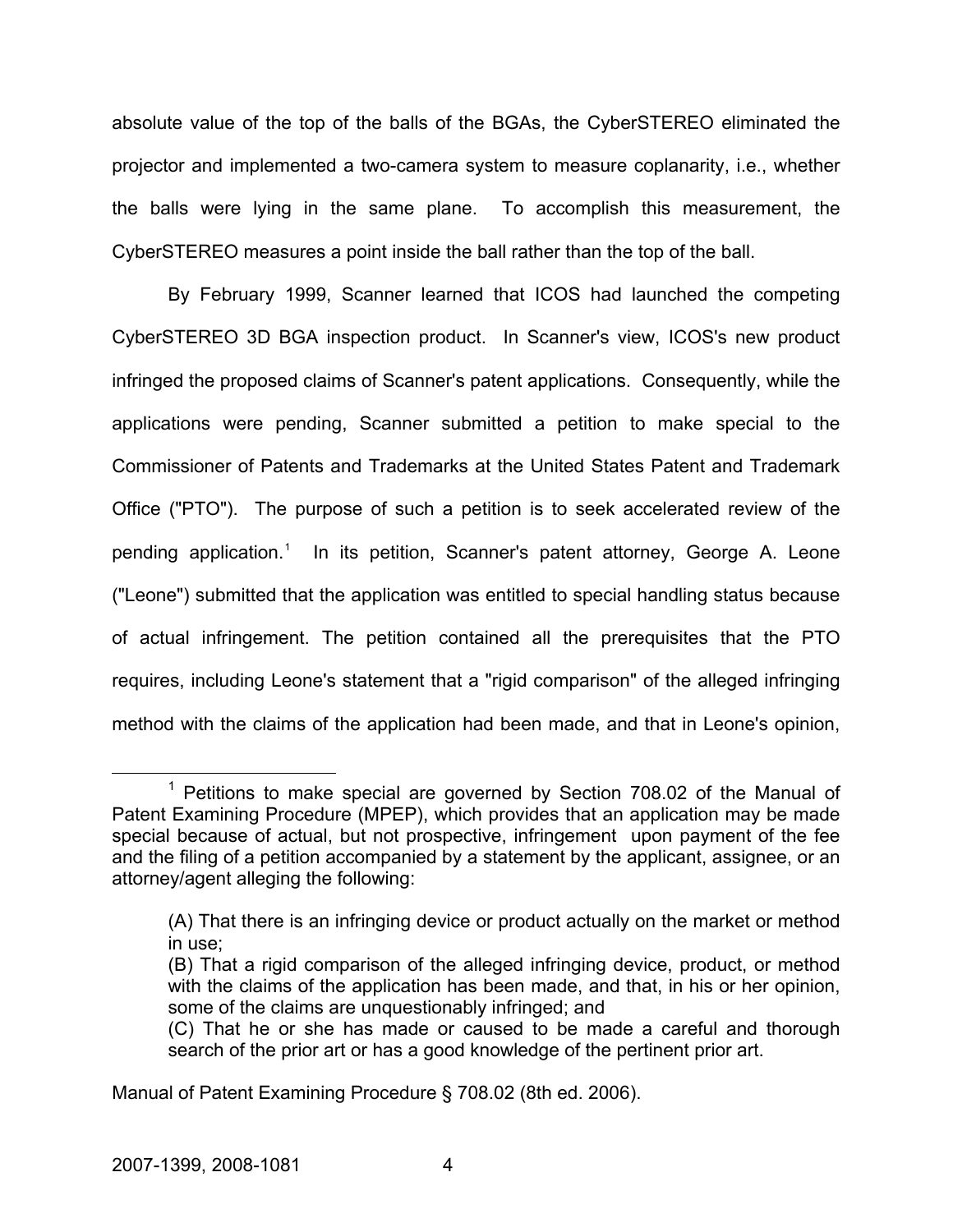some of the claims are "unquestionably infringed." The petition was accompanied by a statement from the applicant and assignee, Beaty, describing the claimed invention, his role in the invention, certain interactions between Scanner and ICOS, and ICOS's competing system. The PTO granted Scanner's petition and advanced the application process. Literature describing the Projector system was considered by the PTO Examiner as prior art to the patents in suit, and the claims were considered patentable over the system as described in the literature.

The PTO issued the patents in suit on May 16, 2000. The '756 patent is entitled "Apparatus for three dimensional inspection of electronic components." As the patent's Abstract provides, the ′756 patent covers a three dimensional inspection apparatus for ball array devices, where the ball array device is positioned in a fixed optical system. An illumination apparatus is positioned for illuminating the ball array device. A first camera is disposed in a fixed focus position relative to the ball array device for taking a first image of the ball array device to obtain a characteristic circular doughnut shape image from a ball. A second camera is disposed in a fixed focus position relative to the ball array device for taking a second image of the ball array device to obtain a side view image of the ball. A processor applies triangulation calculations on related measurements of the first image and the second image to calculate a three dimensional position of the ball with reference to a pre-calculated calibration plane. '756 patent, Abstract. Claim 1 of the ′756 patent reads:

1. A three dimensional inspection apparatus for ball array devices having a plurality of balls, wherein the ball array device is positioned in a fixed optical system, the apparatus comprising:

a) an illumination apparatus positioned for illuminating the ball array device;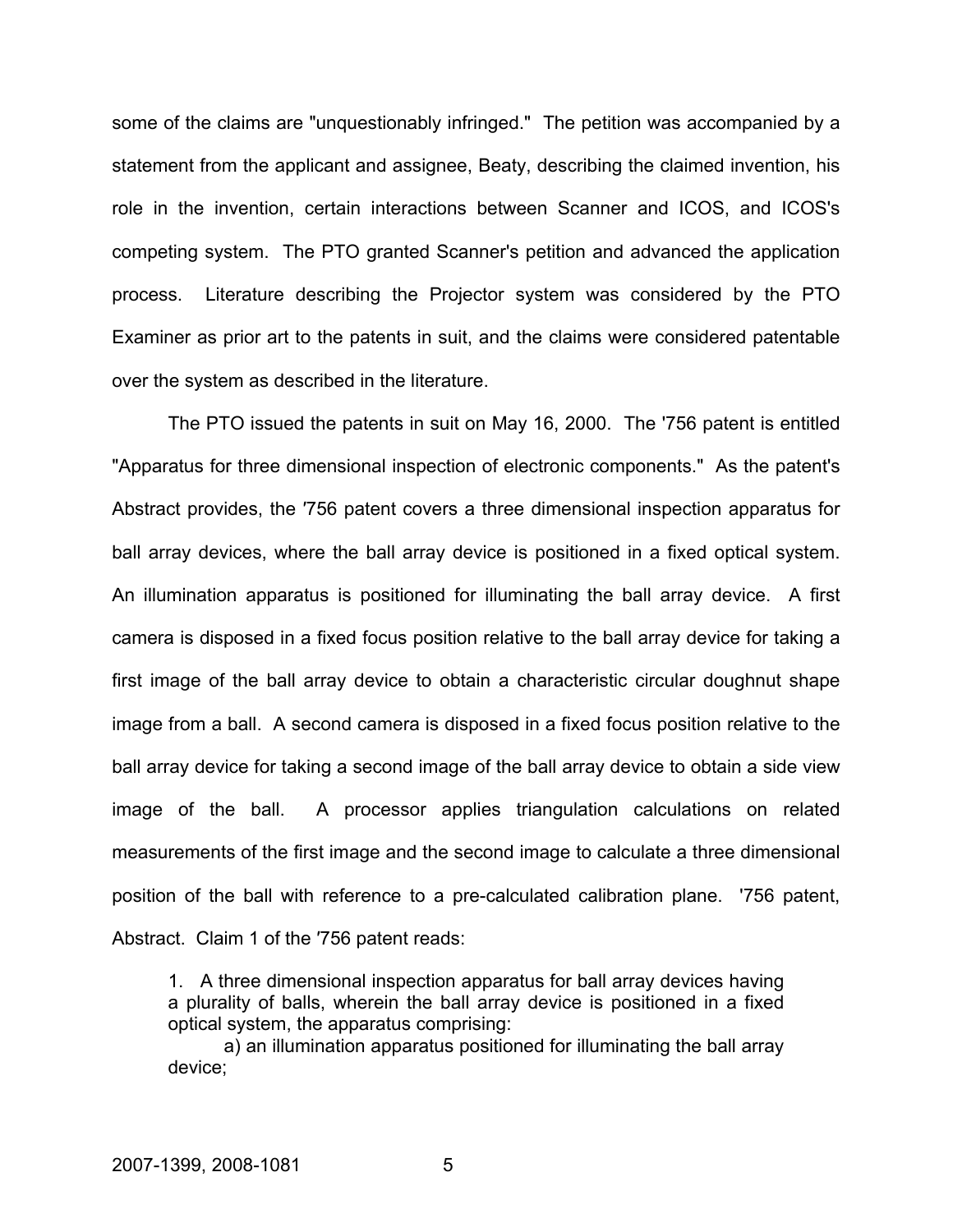b) a first camera disposed in a fixed focus position relative to the ball array device for taking a first image of the ball array device to obtain a characteristic circular doughnut shape image from at least one ball;

c) a second camera disposed in a fixed focus position relative to the ball array device for taking a second image of the ball array device to obtain a side view image of the at least one ball; and

d) a processor, coupled to receive the first image and the second image, that applies triangulation calculations on related measurements of the first image and the second image to calculate a three dimensional position of the at least one ball with reference to a pre-calculated calibration plane.

′756 patent, col. 18, ll. 34-53.

The '757 patent is entitled "Process for three dimensional inspection of electronic components." Corresponding to the '756 patented apparatus, the '757 patent covers a three dimensional inspection process for ball array devices positioned in a fixed optical system. In the claimed process of the '757 patent, the ball array device is illuminated and a first image of the ball array device is taken with a first camera disposed in a fixed focus position relative to the ball array device to obtain a characteristic circular doughnut shape image from a ball. A second image of the ball array device is taken with a second camera disposed in a fixed focus position relative to the ball array device to obtain a side view image of the ball. The first image and the second image are processed using a triangulation method to calculate a three dimensional position of the ball with reference to a pre-calculated calibration plane. ′757 patent, Abstract.

Mork assigned his rights in the patents to Beaty—the CEO and majority shareholder of Scanner. Scanner holds an exclusive license to the patents in suit from Beaty, and the license includes the right to sue for infringement.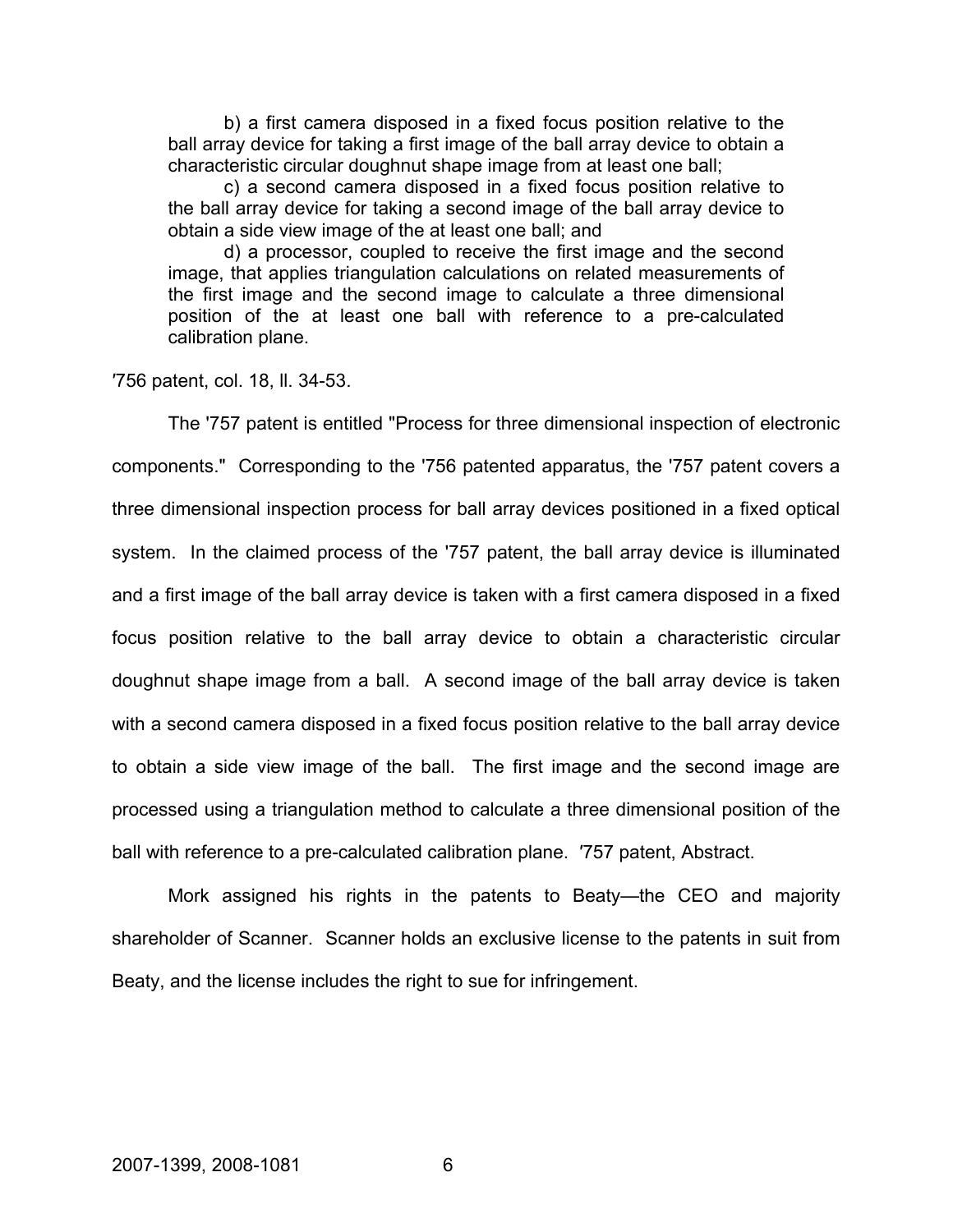Scanner filed suit against ICOS on July 7, 2000, accusing ICOS's CyberSTEREO ball grid array inspection system of infringing the patents in suit. ICOS filed an answer denying the substantive allegations contained in the complaint. In its counterclaim, ICOS sought damages for unfair competition under the Lanham Act, common law unfair competition and trade disparagement, and tortious interference with advantageous business relations. ICOS also asked the court to declare Scanner's '756 and '757 patents invalid, unenforceable, and not infringed by ICOS. The parties agreed that the case would rise and fall on claim 1 of the '756 patent.

In an interlocutory appeal in 2004, Scanner challenged the methodology employed by the district court in construing the terms "an illumination apparatus" and "illuminating," and its substantive constructions of those terms. Scanner I, 365 F.3d at 1302. Scanner further challenged the district court's entry of summary judgment of noninfringement as based upon erroneous claim constructions. Id. In that case, this court agreed with Scanner that the district court erred in limiting "an illumination apparatus," and thus "illuminating," to an apparatus containing only a single illumination source. Id. at 1304. We held that "an illumination apparatus" is properly construed to encompass one or more illumination sources because the patentee had not evinced a clear intent to limit the article "an" to a single illumination source in either the claims or specification of the ′756 patent. Id. Because the district court's entry of summary judgment of noninfringement was premised upon an incorrect construction of these terms, we vacated the judgment and remanded the case for further proceedings. Id. at 1306.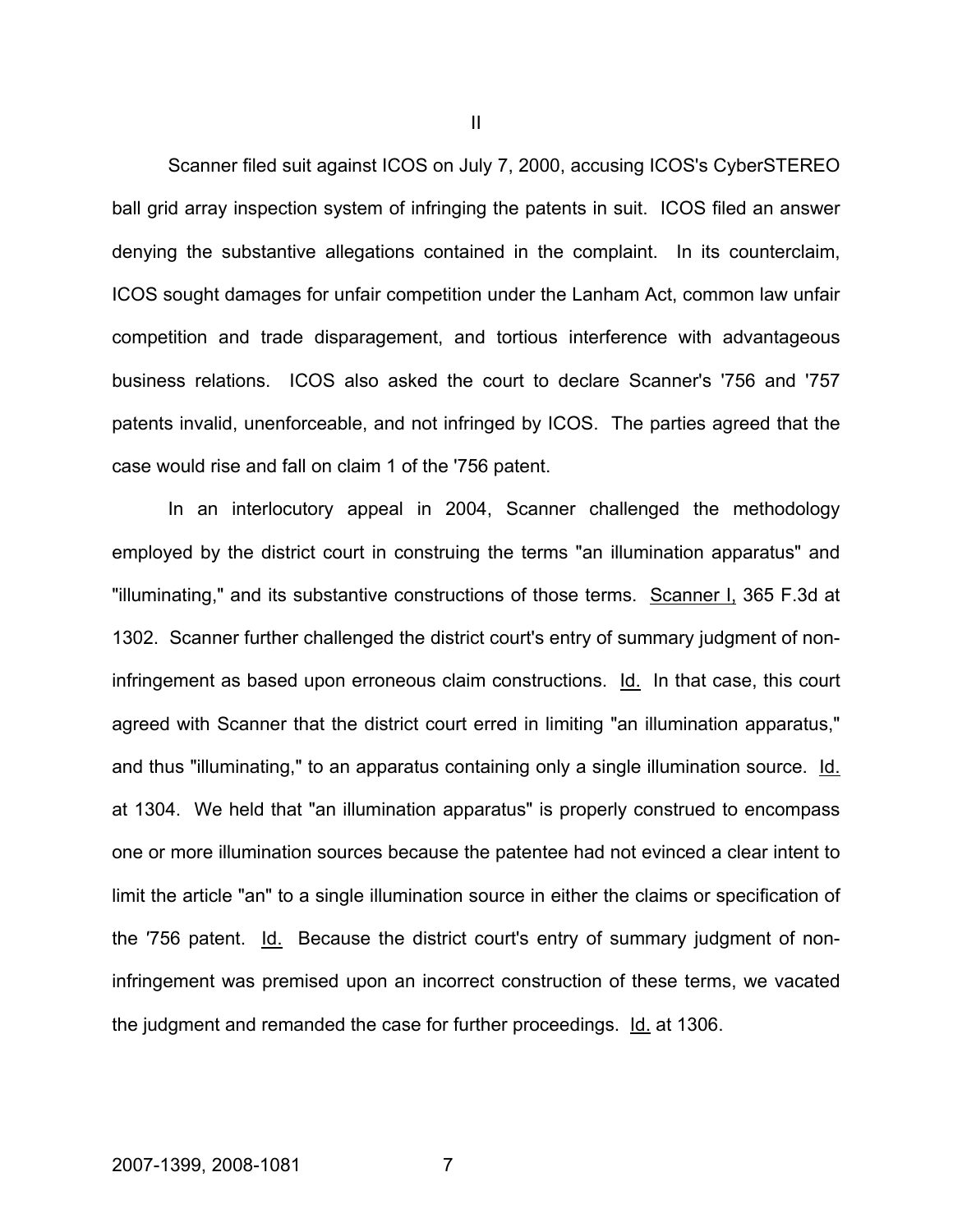The case is now back before us following proceedings on remand in which the district court conducted a bench trial on the issues of infringement, validity, and enforceability.

A

Regarding inequitable conduct, the district court took issue with Leone's statement in the petition that he had made a "rigid comparison" of the CyberSTEREO system with the claims of the application, when the district court found, based on Leone's deposition testimony, that Leone "had not actually seen the ICOS device, as suggested." Scanner II, 486 F. Supp. 2d at 346. Leone's statements were not the only basis for the court's finding of inequitable conduct; the district court also found Beaty's statements in connection with the petition to make special to be problematic. The district court stated:

The UV+ was not on "open display" at the December 1998 trade show, at least not in the sense that Beaty tried to convey, for the system was in a black sealed box and an inspection of the module would not have revealed how the calculations were performed. DeProft [ICOS's Vice President] did not visit the Scanner booth at the July 1998 trade show, as Beaty stated. Contradicting what he wrote in his declaration, Beaty acknowledged at trial that he could not recall "anything specific" with respect to DeProft at that show. (Tr. 205). DeProft did not take "copious notes" or make any diagrams or drawings of the UV+ at the Japan trade show, as Beaty alleged as well.

Scanner II, 486 F. Supp. 2d at 346-347.

The district court considered the trial testimony of Beaty and DeProft, and concluded that Beaty's statements<sup>[2](#page-8-0)</sup> in the declaration accompanying the petition to

<span id="page-8-0"></span> $\overline{\phantom{a}}$ <sup>2</sup> As the district court observed, Beaty's statement alleged that: the UV+ was on "open display" at the December 1998 trade show; DeProft approached Beaty for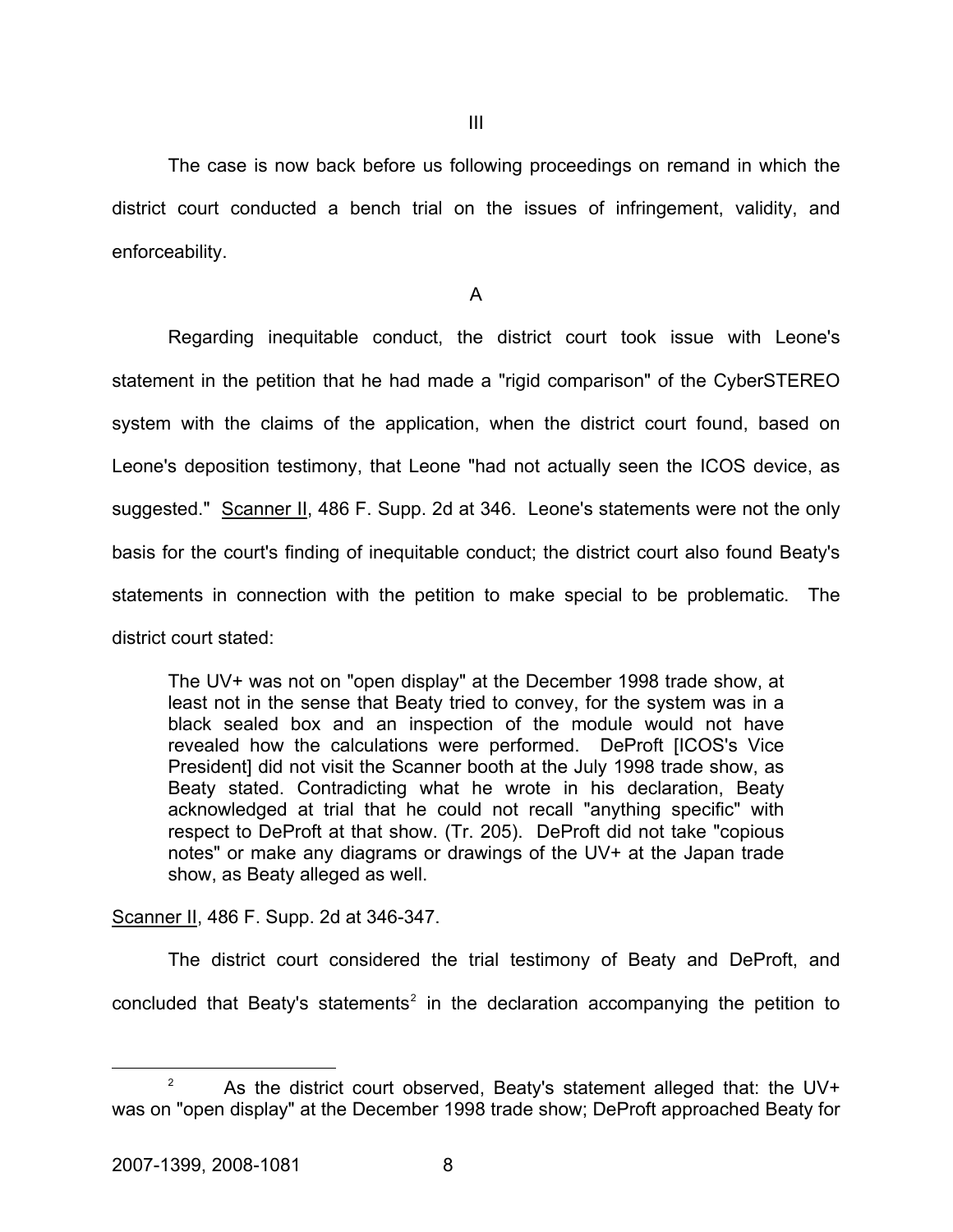make special suggested, and "were intended to mislead the PTO into believing," that ICOS copied the Scanner device, when the court found that ICOS developed the CyberSTEREO from the Projector system on its own. Id. at 347.

B

 With regard to obviousness, the district court enumerated what it accepted to be well known principles in the prior art, including illumination in camera-based systems, two-camera systems where one camera is disposed at an angle to another, use of triangulation calculations to make measurements, triangulation calculations utilized with a two-camera system, use of stereo vision, and the idea of calibrating cameras. In view of those prior art principles, the district court concluded that ICOS's Projector system rendered Scanner's claims obvious.

The district court explained that the Projector system contained a first and second camera, an illumination apparatus, and a processor coupled to the cameras to receive first and second images to find the three-dimensional position of at least one ball. Scanner II, 486 F. Supp. 2d at 347. The court further concluded that one skilled in the art would have found it obvious at the time of the Scanner invention to employ the elements of the claims to alter the Projector system by removing the structured light source and employing triangulation calculations to locate the three-dimensional position

 $\overline{a}$ 

a two-hour private meeting; DeProft had previously inspected the UV+ at the July 1998 trade show in California; DeProft "took copious notes, diagrams, and drawings" of the UV+ at the Japan trade show; other ICOS personnel "also rigorously studied the [Scanner] display" at the Japan trade show; according to a former ICOS employee, after the July 1998 trade show it was suggested at an ICOS meeting that a third party buy the UV+ so that ICOS could see how it worked; ICOS contacted Scanner in December 1998 about obtaining rights to the UV+; and on January 26, 1999, ICOS announced the introduction of its CyberSTEREO system, which Beaty described as being "substantially identical" to the UV+.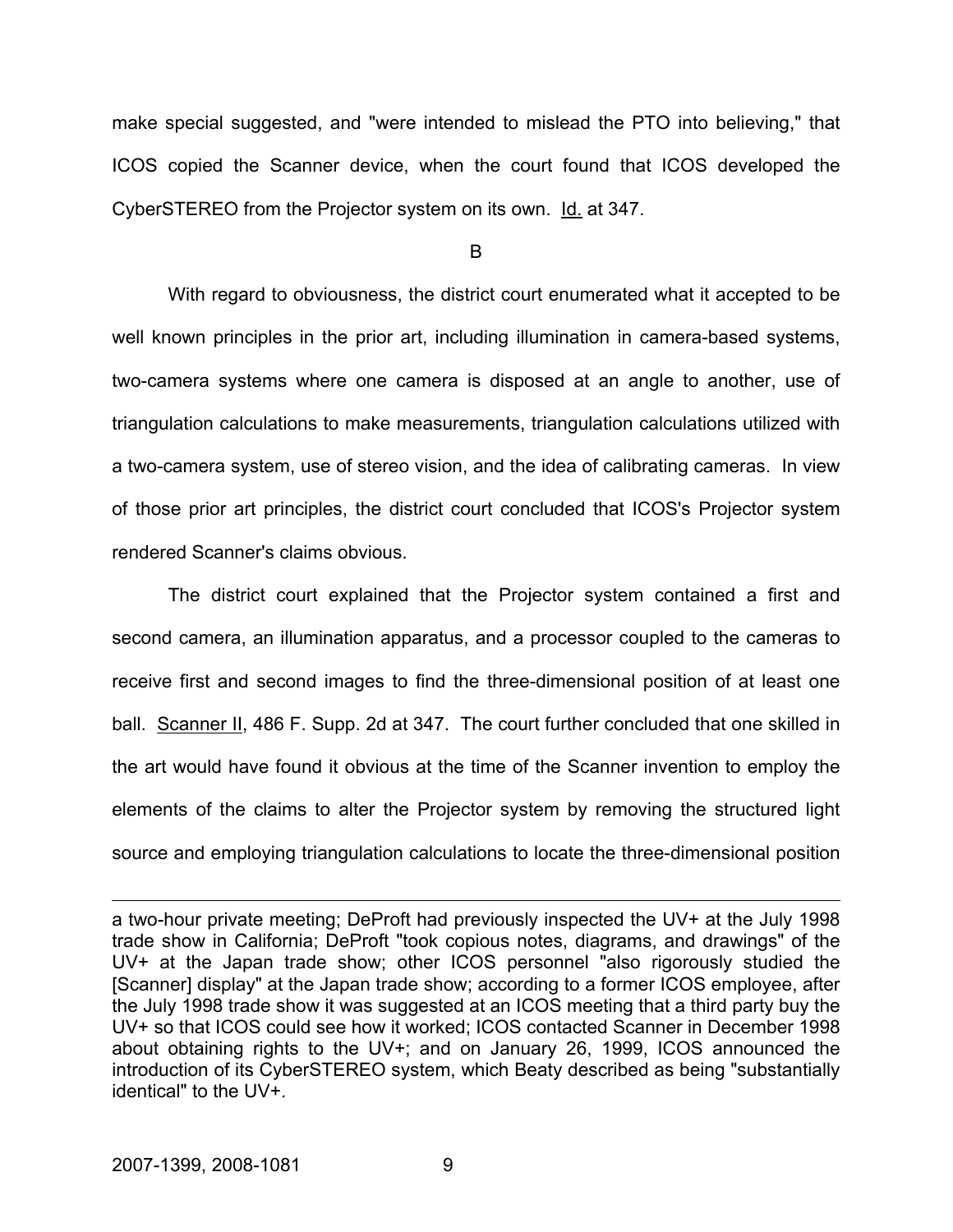of balls. Id. Based on these findings, the district court entered final judgment that the claims of both patents in suit were invalId.

 $\overline{C}$ 

On infringement, the only element of Claim 1 of the '756 patent in dispute was element d, as the parties agreed that the ICOS products comprise the preamble and elements a, b, and c. The district court observed that element d requires the use of triangulation calculations while the ICOS products rely on bilinear interpolation, which is the process of transferring the location of a ball from the 3D camera into the 2D camera and then computing a translation offset. Bilinear interpolation involves the measurement of the position of a ball in the 3D camera, the relocation of that position in the 2D or top camera using a camera-to-camera transfer process, and a comparison of that position to the location of the ball as observed in the 2D camera. The difference in the two positions is proportional to the height of the ball. As the district court observed, bilinear interpolation is different from triangulation, as it is an algebraic operation rather than a trigonometric one. In its use of bilinear interpolation, the ICOS system does not solve for unknown properties of a triangle and does not measure the height of the balls.

Element d of claim 1 also requires the calculation of a three-dimensional position of at least one ball with reference to a pre-calculated calibration plane. The district court understood the ICOS system to locate a reference point inside the ball as opposed to locating the X, Y, and Z values for the top of a ball. Because the ICOS products rely on coplanarity—the relative variations of each ball from a plane, the district court found that ICOS's systems did not need to measure the height of the ball nor do they make calculations with reference to a pre-calculated calibration plane. Absent the application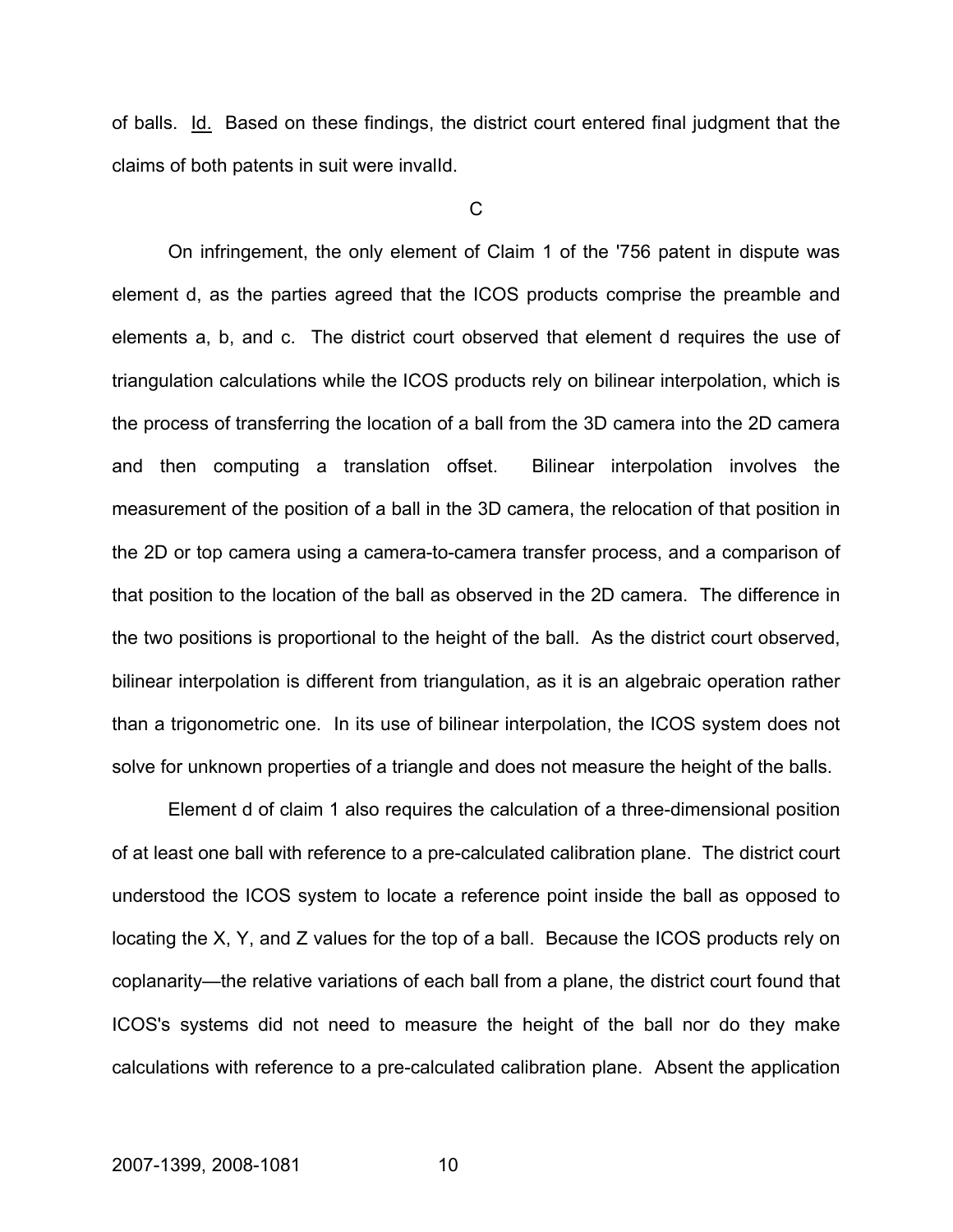of triangulation calculations on related measurements of the first image and the second image to calculate a three dimensional position with reference to a pre-calculated calibration plane, the district court concluded that the accused device did not infringe claim 1 of the '756 patent.

## IV

### A

Scanner contends that the district court abused its discretion by ruling that the patents in suit are unenforceable due to inequitable conduct because the court "misapplied the law relating to materiality by incorrectly concluding that any statement in a petition to make special is per se material if the petition is granted."

Scanner argues that the statements adjudged to be misrepresentations were neither material to patentability nor to the grant of expedited review. Further, Scanner submits that neither Beaty nor Leone made false or misleading statements. Scanner contends that the record and the district court's opinion are devoid of any evidence and discussion of the required intent to deceive necessary to sustain a charge of inequitable conduct.

The ultimate question of inequitable conduct is committed to the discretion of the district court and we review the court's determination that the patentee engaged in inequitable conduct for abuse of discretion. Modine Mfg. Co. v. Allen Group, Inc., 917 F.2d 538, 541 (Fed. Cir. 1990), cert. denied, 500 U.S. 918 (1991). An abuse of discretion occurs when (1) the court's decision is clearly unreasonable, arbitrary, or fanciful, (2) the court's decision is based on an erroneous construction of the law, (3) the court's factual findings are clearly erroneous, or (4) the record contains no evidence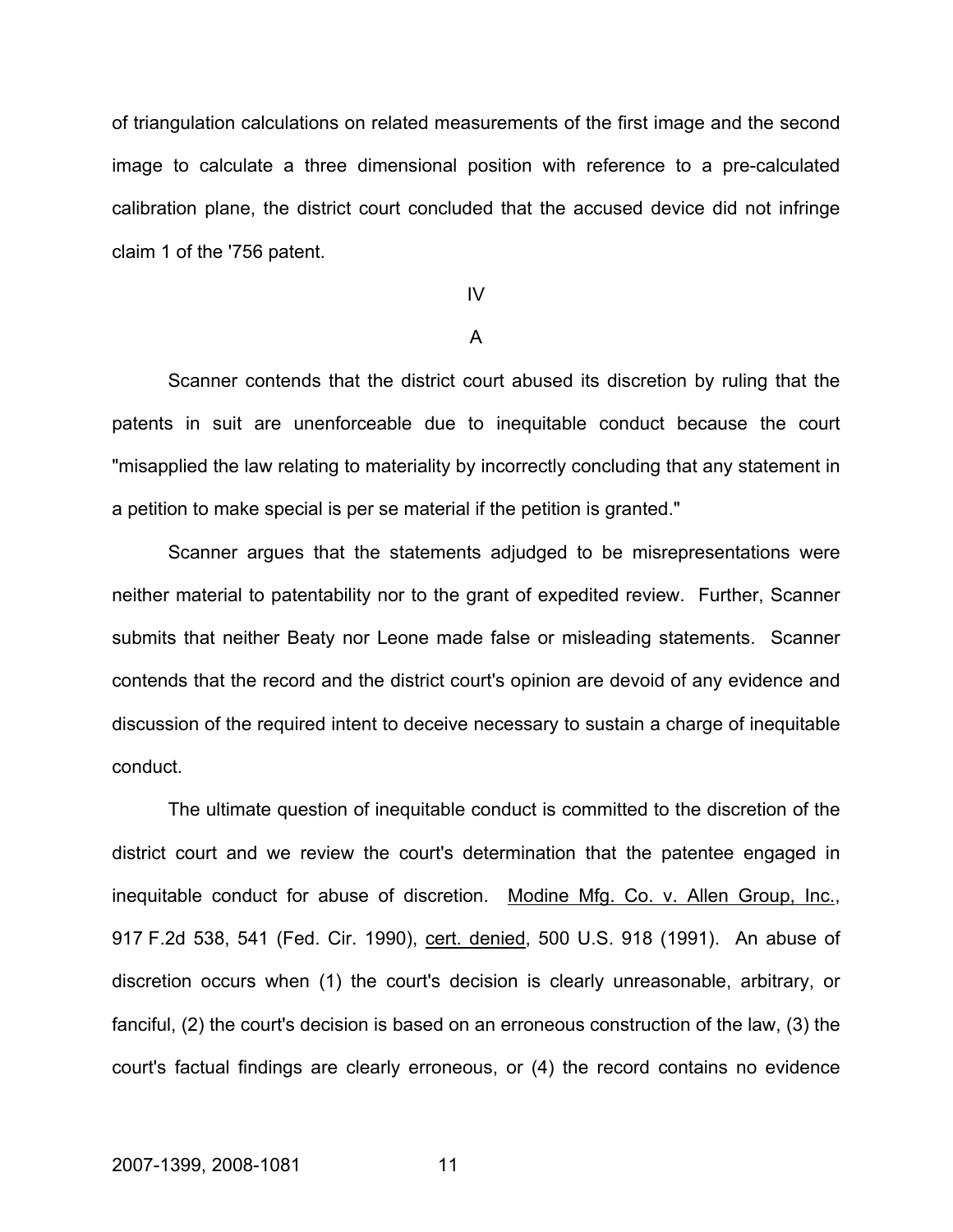upon which the court rationally could have based its decision. Nilssen v. Osram Sylvania, Inc., 504 F.3d 1223, 1229 (Fed. Cir. 2007).

In order to establish inequitable conduct, the party challenging the patent is required to establish by clear and convincing evidence that the patent applicant "(1) either made an affirmative misrepresentation of material fact, failed to disclose material information, or submitted false material information, and (2) intended to deceive the U.S. Patent and Trademark Office." Symantec Corp. v. Computer Assoc. Int'l, Inc, 522 F.3d 1279, 1296 (Fed. Cir. 2008) (quoting Cargill, Inc. v. Canbra Foods, Ltd., 476 F.3d 1359, 1363 (Fed. Cir. 2007). Both intent and materiality are questions of fact, and must be proven by clear and convincing evidence. Young v. Lumenis, Inc.*,* 492 F.3d 1336, 1344 (Fed. Cir. 2007). We review a district court's findings on the threshold issues of materiality and intent for clear error. Pfizer, Inc. v. Teva Pharms. USA, Inc., 518 F.3d 1353, 1366 (Fed. Cir. 2008). Under the clear error standard, the court's findings will not be overturned in the absence of a "definite and firm conviction" that a mistake has been made. Id. "Once threshold findings of materiality and intent are established, the district court must weigh them to determine whether the equities warrant a conclusion that inequitable conduct occurred." Flex-Rest, LLC v. Steelcase, Inc., 455 F.3d 1351, 1363 (Fed. Cir. 2006) (quoting Purdue Pharma, 438 F.3d at 1128).

Scanner argues that the district court erred in failing to assess materiality to patentability, and instead applied what it considers broad dicta in this court's decision in General Electro Music Corp. v. Samick Music Corp., 19 F.3d 1405, 1411 (Fed. Cir. 1994). In General Electro, we stated "as a matter of law that a false statement in a Petition to Make Special is material if . . . it succeeds in prompting expedited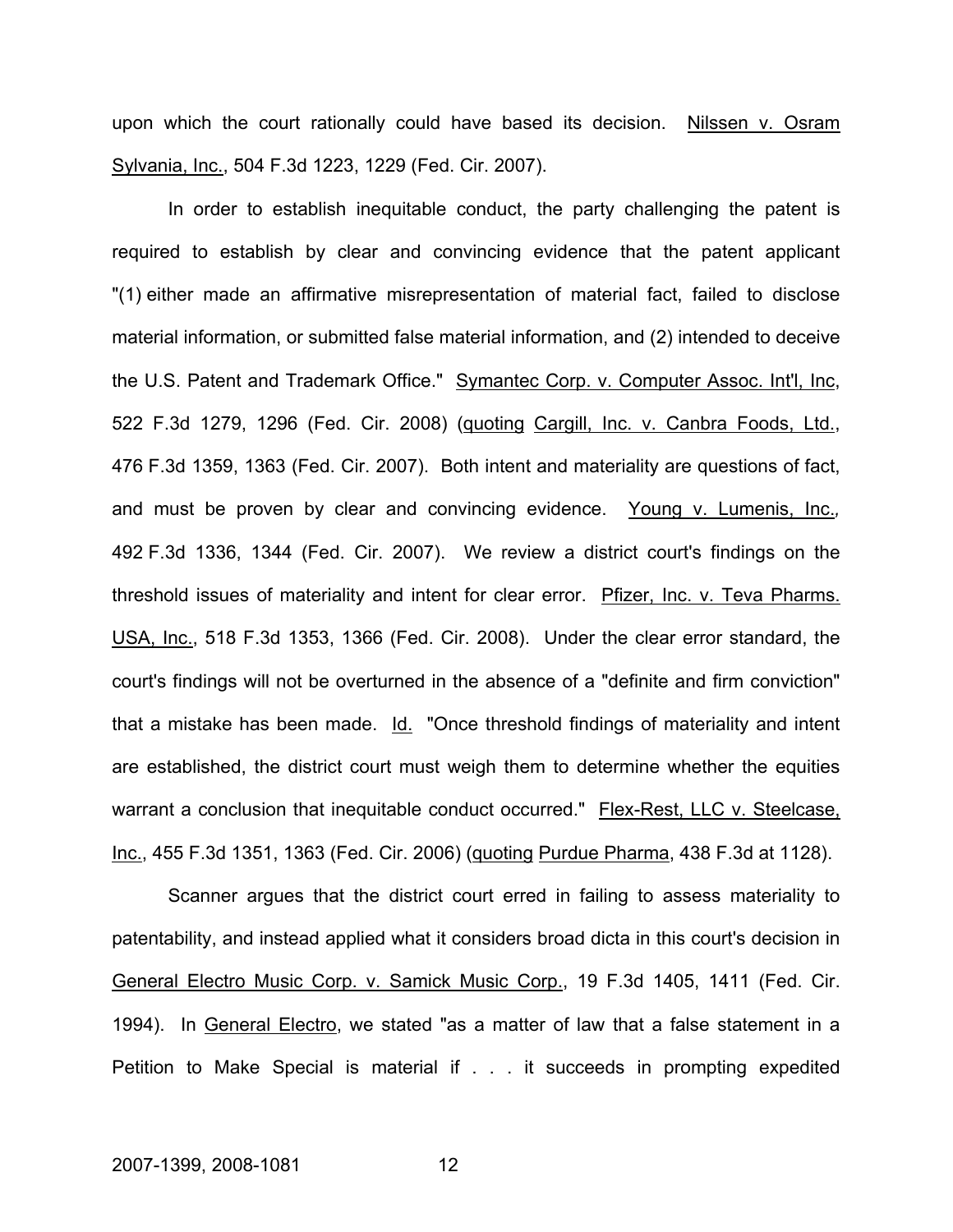consideration of the application." Id. at 1411. Scanner argues that in cases involving inequitable conduct since General Electro, the Federal Circuit has emphasized that a misrepresentation or omission must be material to patentability to support a charge of inequitable conduct.

It is true that many of our cases, before and after General Electro, examine materiality in the context of whether the alleged inequitable conduct bore directly on patentability of the claims in suit. That fact does not undercut the continuing force of the test for materiality in the setting of a petition to make special, or in other settings where an alleged misrepresentation to the Patent Office resulted in some action other than issuance of a patent. For example, this court affirmed a district court's decision finding that all of the patents in suit were unenforceable due to inequitable conduct for improperly claiming small entity status. Nilssen v. Osram Sylvania, Inc., 504 F.3d 1223, 1231 (Fed. Cir. 2007) (stating that "it is not beyond the authority of a district court to hold a patent unenforceable for inequitable conduct in misrepresenting one's status as justifying small entity maintenance payments"). Nilssen relied on Ulead Systems, Inc. v. Lex Computer & Management Corp., 351 F.3d 1139 (Fed. Cir. 2003). In Ulead, this court stated:

Historically issues of unenforceability have arisen in cases involving inequitable conduct occurring in the prosecution of patents. But, we see no reason why the doctrine should not extend into other contexts, like the present one, where the allegation is that inequitable conduct has occurred after the patent has issued and during the course of establishing and paying the appropriate maintenance fee. In this context, it is equally important that the PTO receive accurate information from those who practice before it.

Id. at 1144 (internal citations omitted). Given the precedent cited above, we must reject Scanner's view that inequitable conduct cannot be shown absent a misrepresentation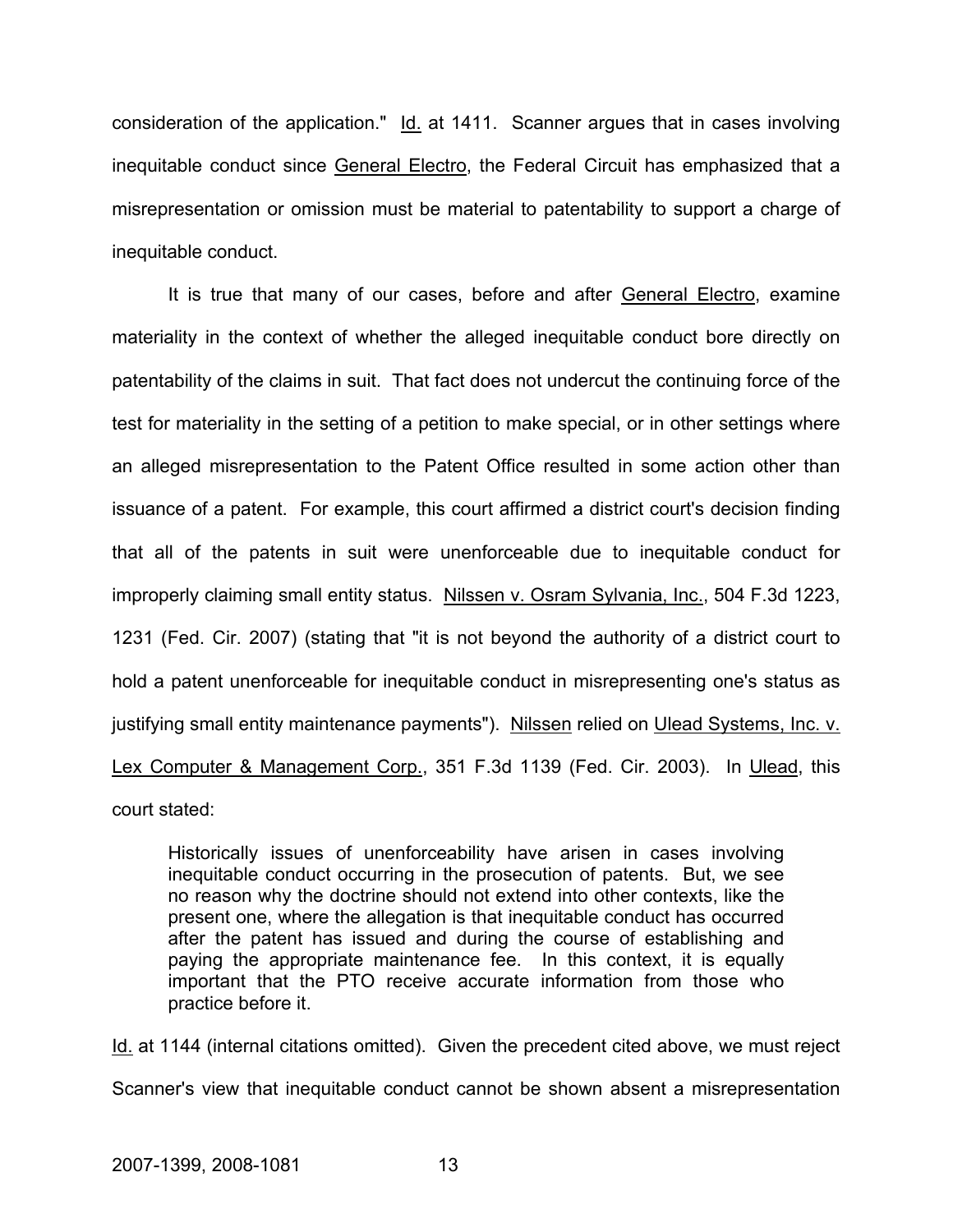that bears on the patentability of the claims in the application. When the setting involves a petition to make special, as is the case here, we reaffirm that a false statement that succeeds in expediting the application is, as a matter of law, material for purposes of assessing the issue of inequitable conduct.<sup>[3](#page-14-0)</sup>

In this setting, the first question to address is whether the statements in question are false. If not, materiality is lacking and there is no need to consider the intent prong of inequitable conduct. Scanner argues that the district court failed to take the statements in Scanner's application to make special at face value in assessing their veracity, and instead drew unwarranted inferences from the statements, and deemed such inferences untrue.

In Akron Polymer Container Corp. v. Exxel Container, Inc., 148 F.3d 1380 (Fed. Cir. 1998), we reviewed a holding of inequitable conduct that was based on a patentee's failure to disclose codependency of related applications to one examiner when the other examiner had been apprised. The district court had found that "only inferences of deceitful intent can be drawn from the joint prosecution of both applications by the same attorney." Id. at 1382. In that case, we found clear error because the district court failed to give due weight to evidence of good faith that would call for inferences contrary to a finding of deceit.

The rule of Akron Polymer is as clear as it is necessary. Whenever evidence proffered to show either materiality or intent is susceptible of multiple reasonable

<span id="page-14-0"></span> $\overline{\phantom{a}}$  3  $3 \times 10^{-3}$  We note that not all false statements or misrepresentations contained in a petition to make special are necessarily material even if the applicant succeeded in receiving expedited treatment for his or her application. Rather, in evaluating whether a false statement or misrepresentation in a petition to make special is material, a court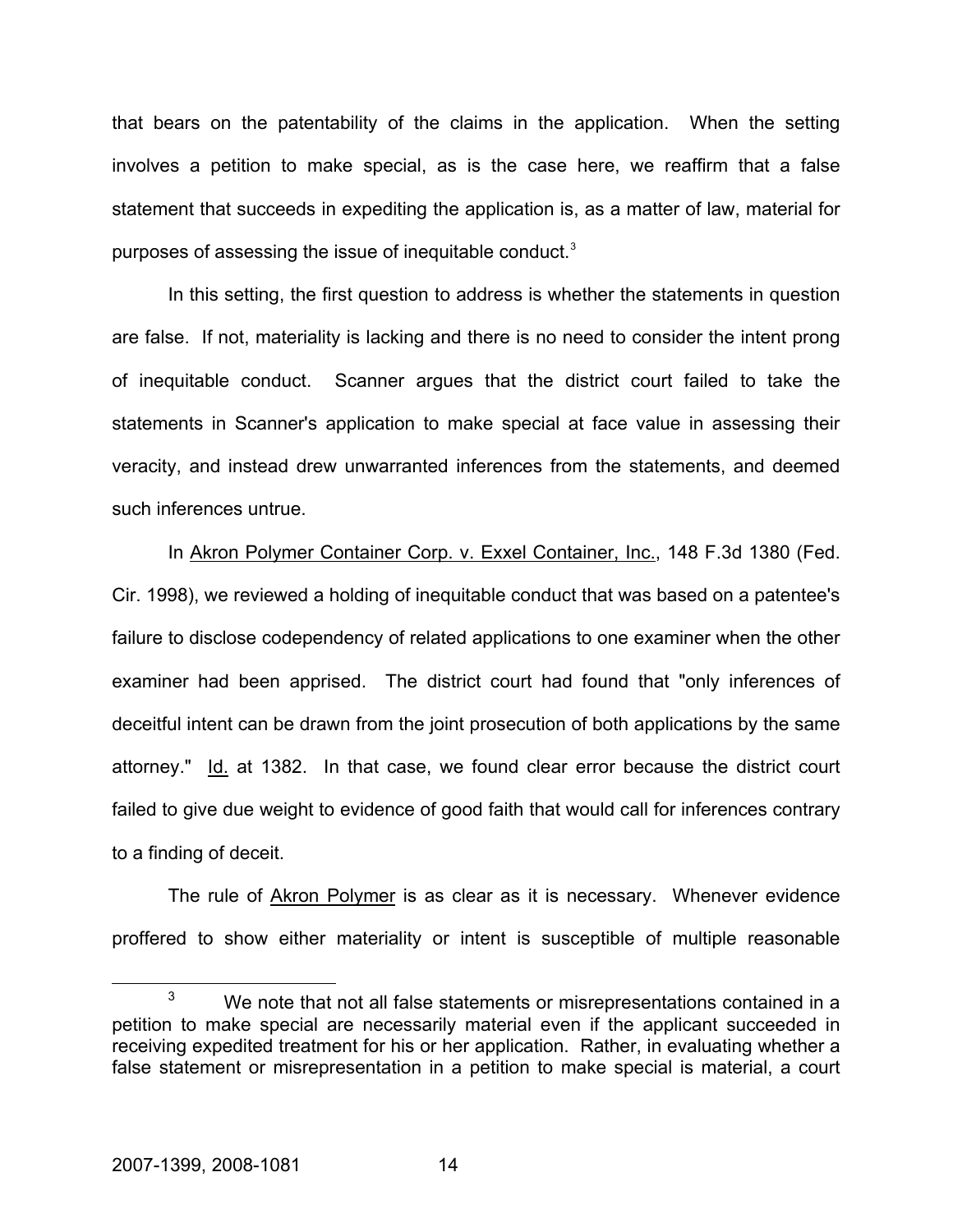inferences, a district court clearly errs in overlooking one inference in favor of another equally reasonable inference. All reasonable inferences must be drawn from the evidence, and a judgment then rendered on the evidence as informed by the range of reasonable inferences.<sup>[4](#page-15-0)</sup> Where the rule is breached, no inequitable conduct may be found. The rule is necessary, for without it findings of inequitable conduct, with the punishment of unenforceability of the entire patent, could wrongly stand.

In this case, a full review of the record shows that the district court failed to draw all reasonable inferences on the factual findings relied upon by the district court to show materiality. We will consider those findings in turn.

1

The district court first addressed Leone's statement that he made a "rigid comparison" of the CyberSTEREO "system" with the claims of the application. The court inferred that this statement "suggested" that Leone had actually seen the device, when in fact, he had not. Hence, the district court deemed Leone to have made a false statement to the PTO.

While it is not unreasonable to infer or expect that a rigid comparison could call for a physical inspection, a contrary inference of intended compliance with the PTO's regulation can just as easily be drawn. The petition was accompanied with claims charts that referenced the specific source for Leone's beliefs as to each claimed element. Most of Leone's citations were to ICOS's CyberSTEREO product literature—

 $\overline{a}$ 

must determine whether the false statement was likely a but-for cause of the grant of the petition. If not, a threshold level of materiality has not been established.

<span id="page-15-0"></span><sup>4</sup> Of course, a district court need not make explicit findings as to the range of reasonable inferences in every case, but must do so only where it draws an inference from a statement that is also subject to an equally plausible contrary inference.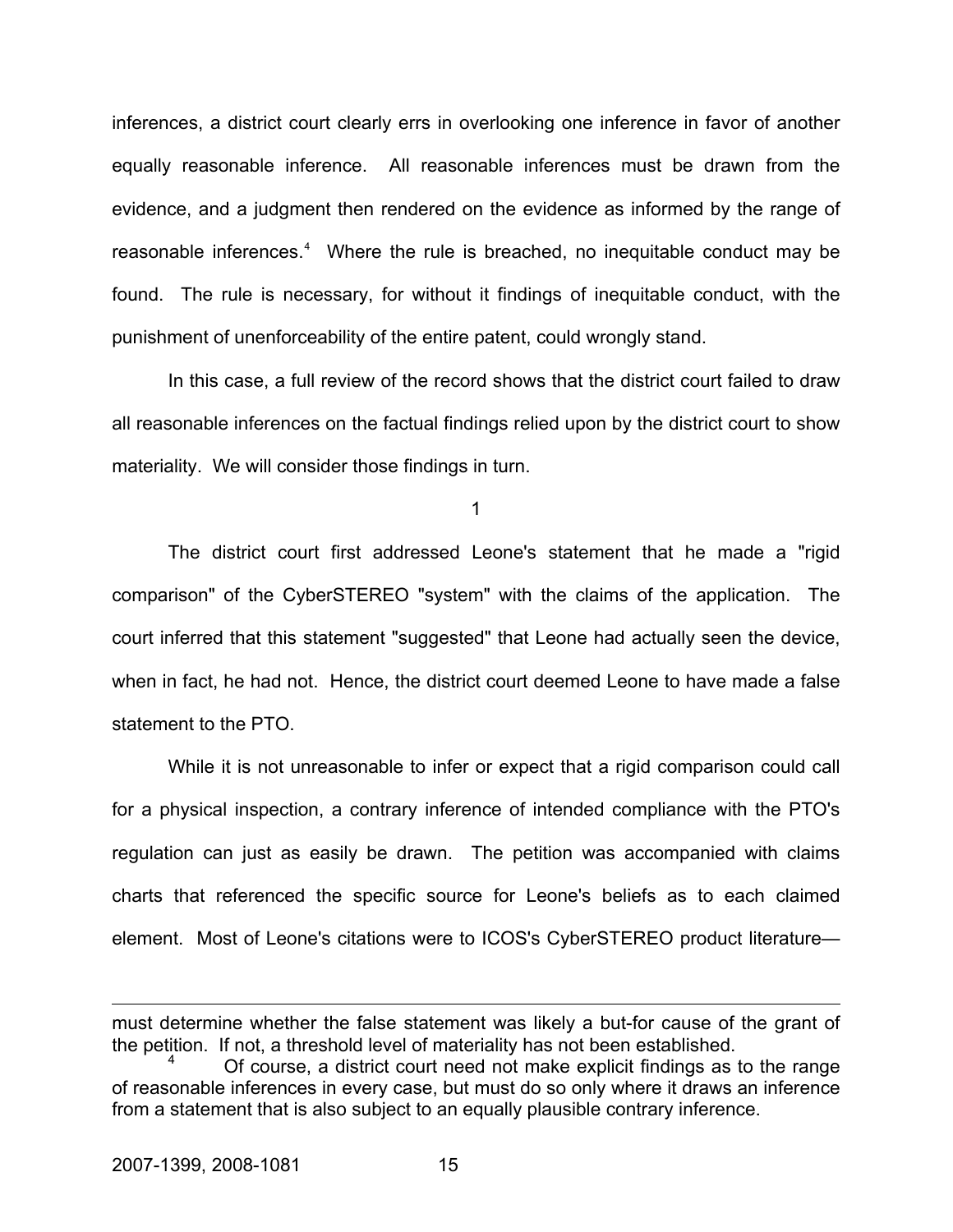also submitted to the PTO as Exhibit C to the petition. Ordinary dictionary definitions<sup>[5](#page-16-0)</sup> of "rigid" do not connote that the term is synonymous to a physical inspection.

Moreover, a physical inspection should not be an implied requirement for use of the phrase "rigid comparison" in a petition to make special in that, depending on the technology, and whether the claims are directed to an apparatus or a method, a physical inspection may not provide any more information than what can be ascertained from review of product literature. In some cases, a review of source code may be the only way to make a comparison of an accused device to proposed patent claims, which cannot be accomplished by physical observation of a "black box" enclosing the hardware that stores the application generated by such source code. The district court seemed to recognize as much when, in criticizing Beaty's use of the term "open display" to describe Scanner's system at a trade show, the court stated "the system was in a black sealed box and an inspection of the module would not have revealed how the calculations were performed." Scanner II, 486 F. Supp. 2d at 347.

Furthermore, the district court did not credit the fact that the "rigid comparison" words are not of Leone's creation. The PTO's rules for the contents of a petition to make special require recitation of those words. In sum, the district court's inference that Leone misleadingly suggested he saw the ICOS device, when weighed against a equally reasonable inference of good faith that the plain words of his statement and

<span id="page-16-0"></span> $\frac{1}{5}$  $5$  See, e.g., Merriam-Webster's Online Dictionary (defining "rigid" as 1a: deficient in or devoid of flexibility <rigid price controls> <a rigid bar of metal>; b: appearing stiff and unyielding  $\leq$ his face rigid with pain>; 2 a: inflexibly set in opinion; b: strictly observed <adheres to a rigid schedule>; 3: firmly inflexible rather than lax or indulgent <a rigid disciplinarian>; 4: precise and accurate in procedure <rigid control of the manufacturing process>; 5 of an airship : having the outer shape maintained by a fixed framework).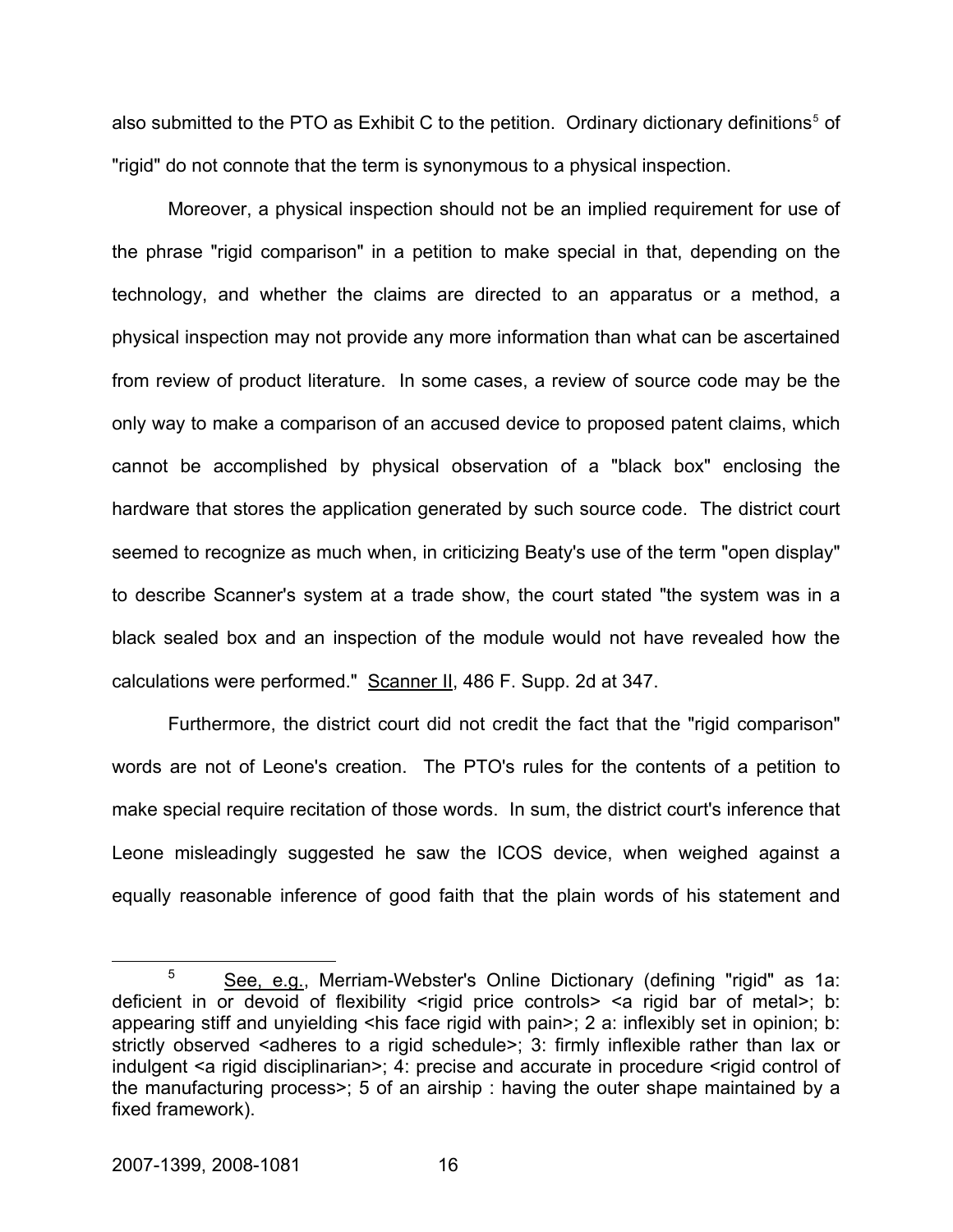supporting material engenders, does not support the conclusion that the attorney's statement is misleading or false under the clear and convincing evidentiary standard.

 $\mathfrak{p}$ 

 The district court also found that the UV+ was not on "open display" at the December 1998 trade show, "at least not in the sense that Beaty tried to convey." Scanner II, 486 F. Supp. 2d at 339. The court apparently inferred from Beaty's statement that Scanner implied that its display of the UV+ revealed how calculations were performed. As discussed above, however, even an unsealed and physically opened black box would not have necessarily revealed how Scanner performed those aspects of the process that utilized a processor. One can just as reasonably infer from Beaty's statement that by use of the phrase "open display," Scanner was communicating that the product could be viewed and demonstrated openly by visitors to the booth, as opposed to a private setting or one that might require non-disclosure agreements. Beaty testified that when he said Scanner's device was on "open display," such was to distinguish ICOS's closed method of display, which was to "keep their modules in locked cases where people could not get to them." Trial Tr. at 225, lines 5- 6.

Beaty further testified, regarding the open display, that "[w]e had ours completely open so people could move around it and see it and observe it." Id. at 225, lines 7-8. In light of the requirement that inequitable conduct be found by clear and convincing evidence, the district court erred when it adopted an unfavorable inference regarding "open display," over an equally reasonable favorable inference.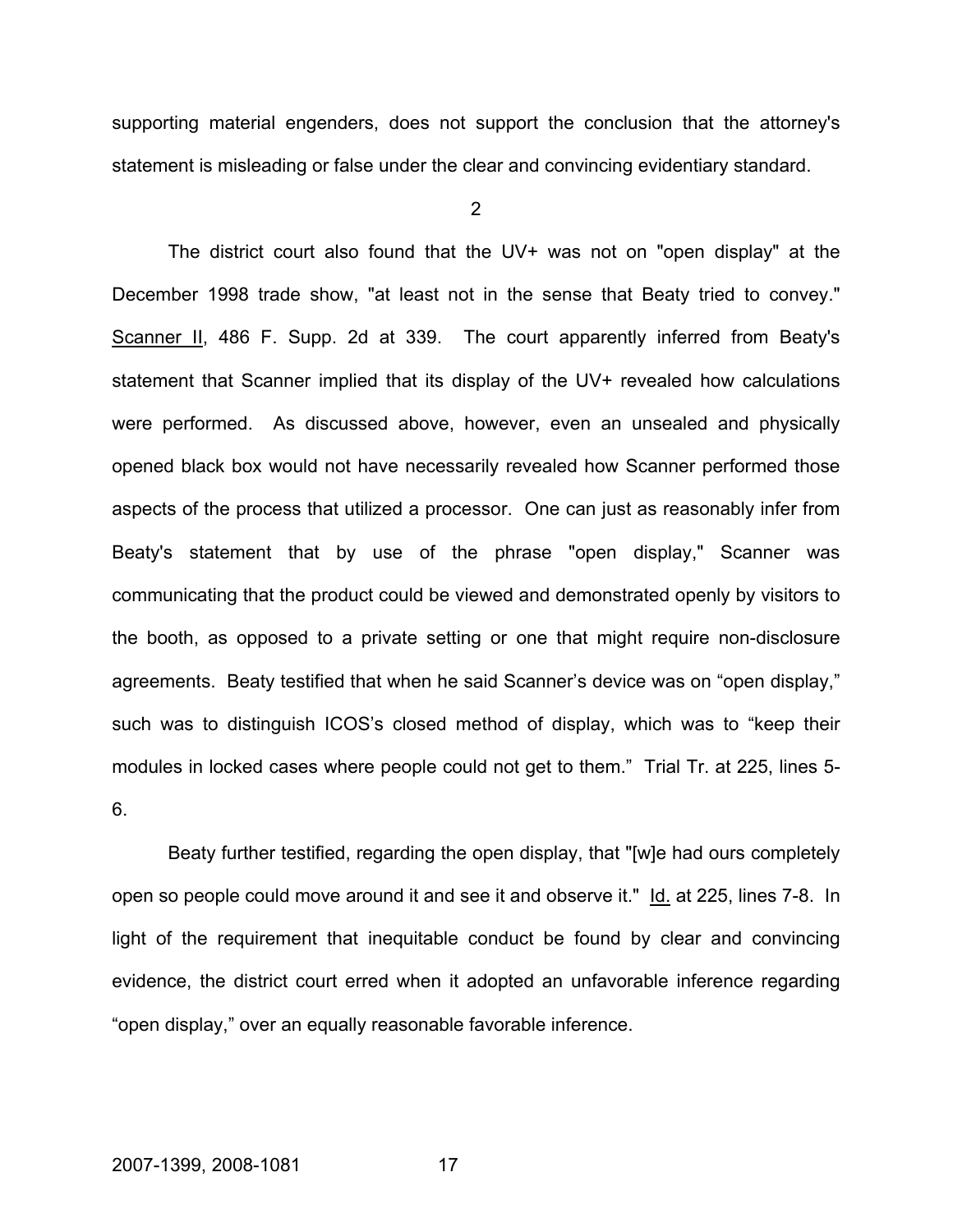As a further example of a false statement to the PTO by Beaty, the district court found that DeProft did not visit the Scanner booth at the July 1998 trade show, as the district court held that Beaty had suggested. On this issue, Beaty testified that he had no specific recollection of which ICOS personnel visited the Scanner booth, but he affirmed his honest belief that DeProft had visited the booth. DeProft testified that he absolutely recalled attending the July trade show. He could not recall speaking with Beaty or anyone else representing Scanner at the July show. When asked if he had "any memory of seeing anything or learning of anything about Scanner at that trade show in July of 1998," he replied "No. I do not. In fact, I'm not sure whether Scanner had the booth there or had a system on display there. I just don't—I cannot recall that." Although DeProft was sure he attended the July show, he was unsure whether or not he visited the Scanner booth.

The testimony before the district court on the issue of whether DeProft visited the Scanner booth at the July trade show is susceptible of at least two possibilities: either DeProft did visit the booth or he did not. The memory of both witnesses was at best vague.<sup>[6](#page-18-0)</sup> Since it is uncontested that several ICOS employees visited the trade show, whether DeProft did or did not seems inconsequential. But in any event, as with the alleged false statements examined above, here too the testimony is not one-sided. The district court chose to infer from DeProft's testimony that he had not visited the booth.

3

<span id="page-18-0"></span> <sup>6</sup>  $6$  An email sent shortly after the show from one ICOS employee to other ICOS employees, including DeProft, who did attend that show, stated that "[at] SemiCon West we all noticed a potential 3D BGA competitor, Scanner Technologies." This statement by an ICOS employee attributes to DeProft, as well as other ICOS employees, at least some awareness of Scanner's presence at the trade show.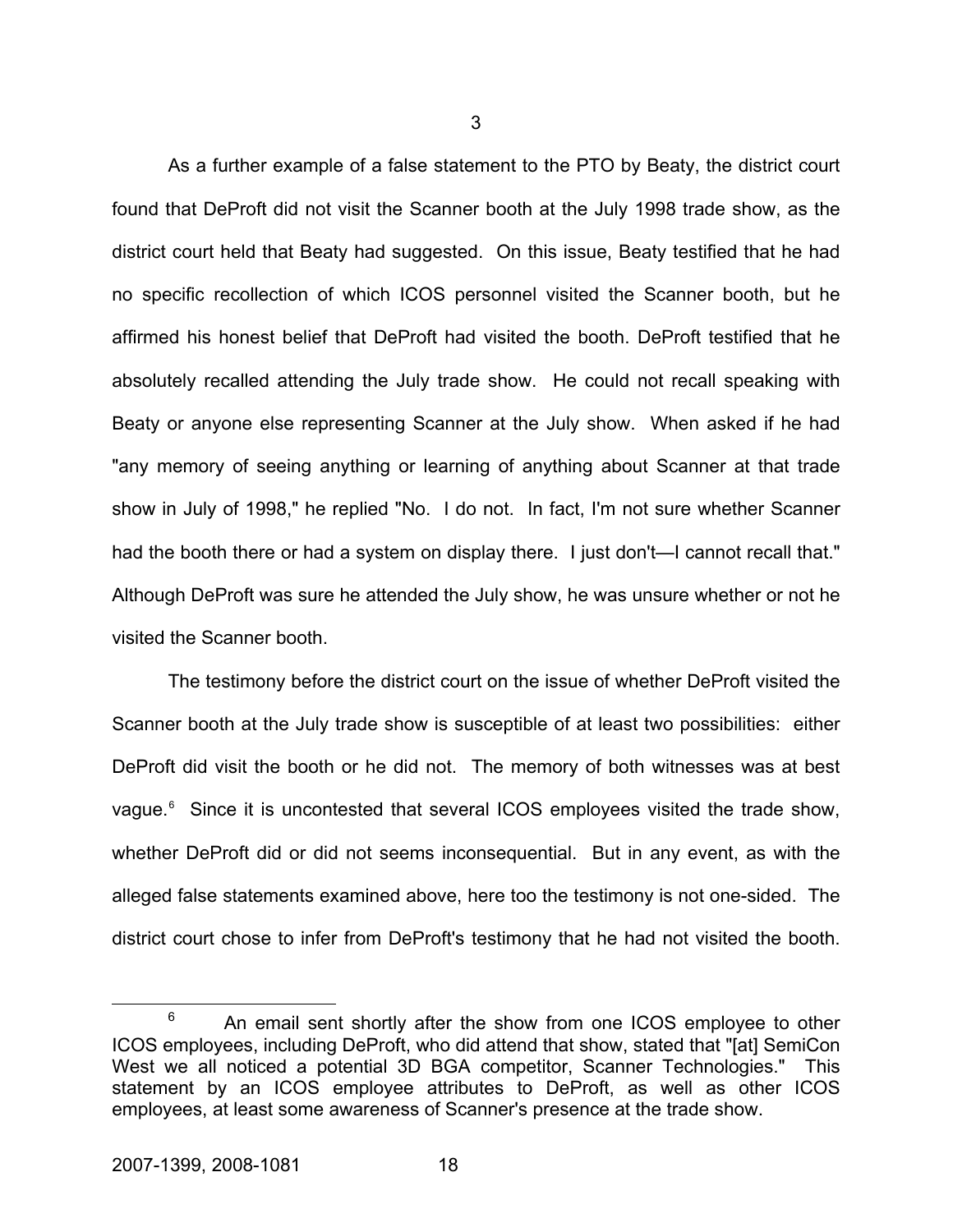But given the vague nature of the testimony, it would have been equally reasonable to infer that he had in fact visited it. In the face of the clear and convincing evidence standard, the district court clearly erred in favoring DeProft's vague memory over Beaty's.

4

The district court also concluded, as a matter of fact, that DeProft did not take "copious notes" or make any diagrams or drawings of the UV+ at the Japan trade show, as Beaty stated in his declaration. The district court credited DeProft's testimony over Beaty's in this regard. The Supreme Court has instructed that, "[W]hen a trial judge's finding is based on his decision to credit the testimony of one of two or more witnesses, each of whom has told a coherent and facially plausible story that is not contradicted by extrinsic evidence, that finding, if not internally inconsistent, can virtually never be clear error." Honeywell Int'l, Inc. v. Hamilton Sundstrand Corp., 523 F.3d 1304, 1314 (Fed. Cir. 2008) (quoting Anderson v. City of Bessemer City, 470 U.S. 564, 575 (1985) (emphasis added). As Scanner points out, there is some inconsistency in the district court's assessment of the conflicting testimony because DeProft was forced to acknowledge on cross-examination that he had taken some notes—at least enough to have commented about Scanner's system in ICOS's internal correspondence. Thus, the falsity or misleading nature of Beaty's statements and corresponding trial testimony comes down to whether the notes taken by DeProft were indeed "copious." What constitutes "copious" note-taking is a relative determination, from which subjective inferences, both favorable and unfavorable, can be deduced. To the extent that the district court found that Beaty made a false statement based on an unfavorable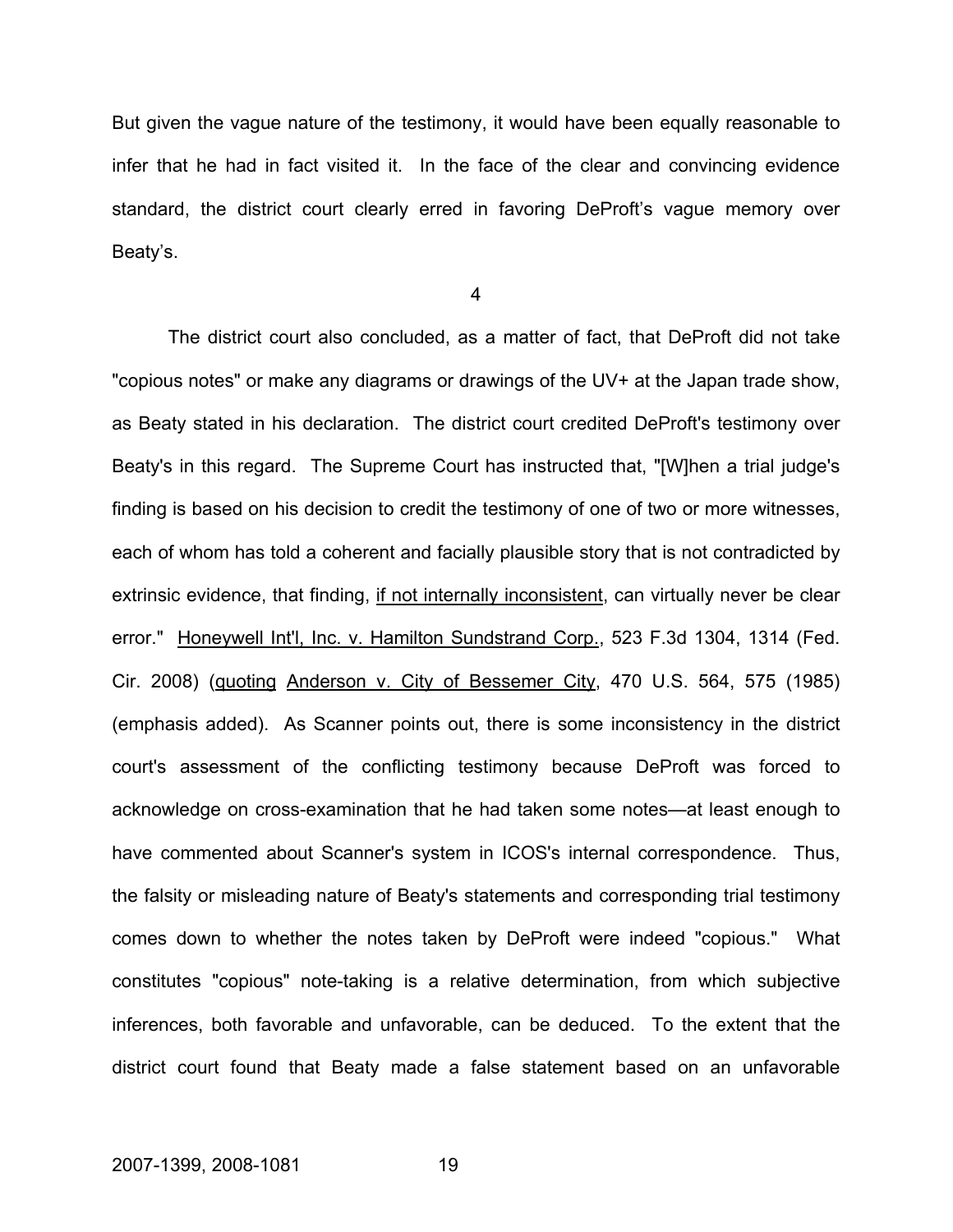inference presumed from the adjective he used to describe the amount of notes that were taken, the district court plainly erred. We fail to see how such an inference constitutes the clear and convincing evidence necessary to support a finding of inequitable conduct.

5

Taking Beaty's statements, analyzed above, as a whole, the district court held that those statements "were intended to mislead the PTO into believing that ICOS had copied the Scanner invention based on what it saw at the trade shows." Scanner II, 486 F. Supp. 2d at 346. When the individual facts are properly assessed, with all reasonable inferences being drawn, there is no clear and convincing evidence that Scanner told the PTO that ICOS had copied its invention. To be sure, Beaty's declaration stated that he believed that ICOS's product met the limitations of the claims in his application. But such a belief leaves room for nothing more than the bare assertion of infringement. The limitations of the claims can be met by slavish copying, or equally met by independent development of the accused products. The record, when properly analyzed, reveals Scanner telling the PTO that it believed ICOS to infringe. Under the clear error standard, Scanner cannot be held to have told the PTO that ICOS came by infringement by way of copying.

When the record evidence in this case on the issue of whether Scanner made false statements to the PTO in its petition to make special is measured by the rule of Akron Polymer, the grounds supporting the district court's ultimate finding of materiality dissolves. Because we hold that the district court clearly erred in its finding of materiality, the issue of intent to deceive the PTO is moot. Consequently, we reverse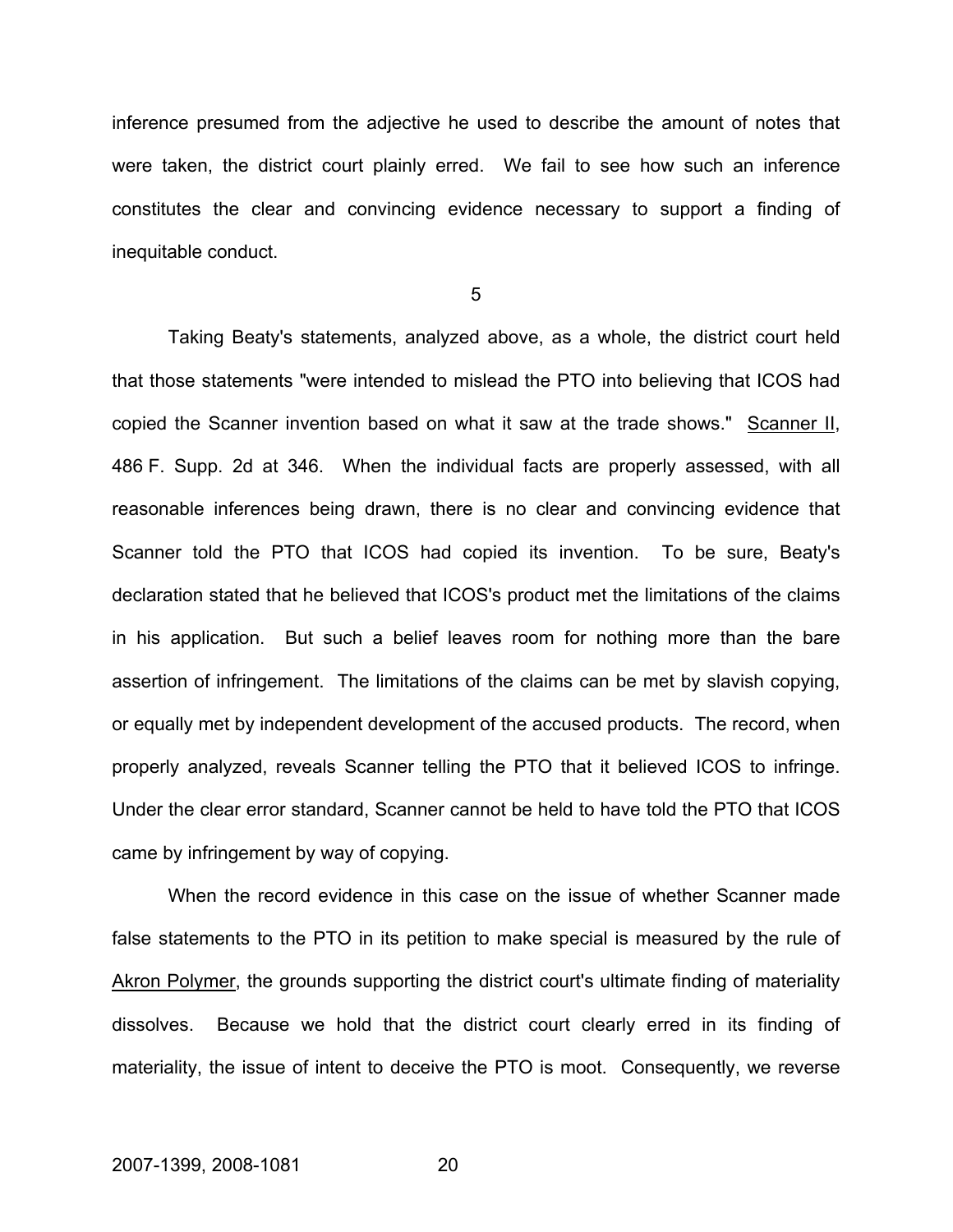the district court's determination that the patents in suit are unenforceable for inequitable conduct.[7](#page-21-0)

B

Scanner contends that the district court abused its discretion in awarding attorneys' fees and costs to ICOS because the court based its finding of an exceptional case on an erroneous finding of inequitable conduct. We agree.

Whether a case is exceptional under section 285 is a factual question reviewed for clear error. Cybor Corp. v. FAS Techs., 138 F.3d 1448, 1460 (Fed. Cir. 1998) (en banc). The district court's decision to award attorney fees after finding a case exceptional is reviewed for abuse of discretion. Id. As discussed above, the district court clearly erred in finding that Scanner submitted false material statements to the PTO. Because the district court's finding of inequitable conduct served as the essential foundation of its finding that this case was exceptional, the district court likewise erred in finding that this case was exceptional, and therefore abused its discretion in awarding attorney fees. See Molins PLC v. Textron, Inc., 48 F.3d 1172, 1186 (Fed. Cir. 1995).

 $\mathcal{C}$ 

We turn to the question of whether the district court correctly held that the claims in suit would have been obvious. Scanner argues that the district court erred by first, failing to consider the level of ordinary skill in the art and the evidence of objective indicia of nonobviousness, and second, concluding that claim 1 would have been

<span id="page-21-0"></span> $\frac{1}{7}$  $\frac{7}{10}$  Scanner contends that the district court erred by declaring unenforceable numerous patents not in suit since it lacked jurisdiction and an evidentiary record to support such a ruling. Because we hold that the district court erred in holding the patents in suit unenforceable for inequitable conduct, we necessarily vacate the district court's judgment that the related patents not in suit are unenforceable.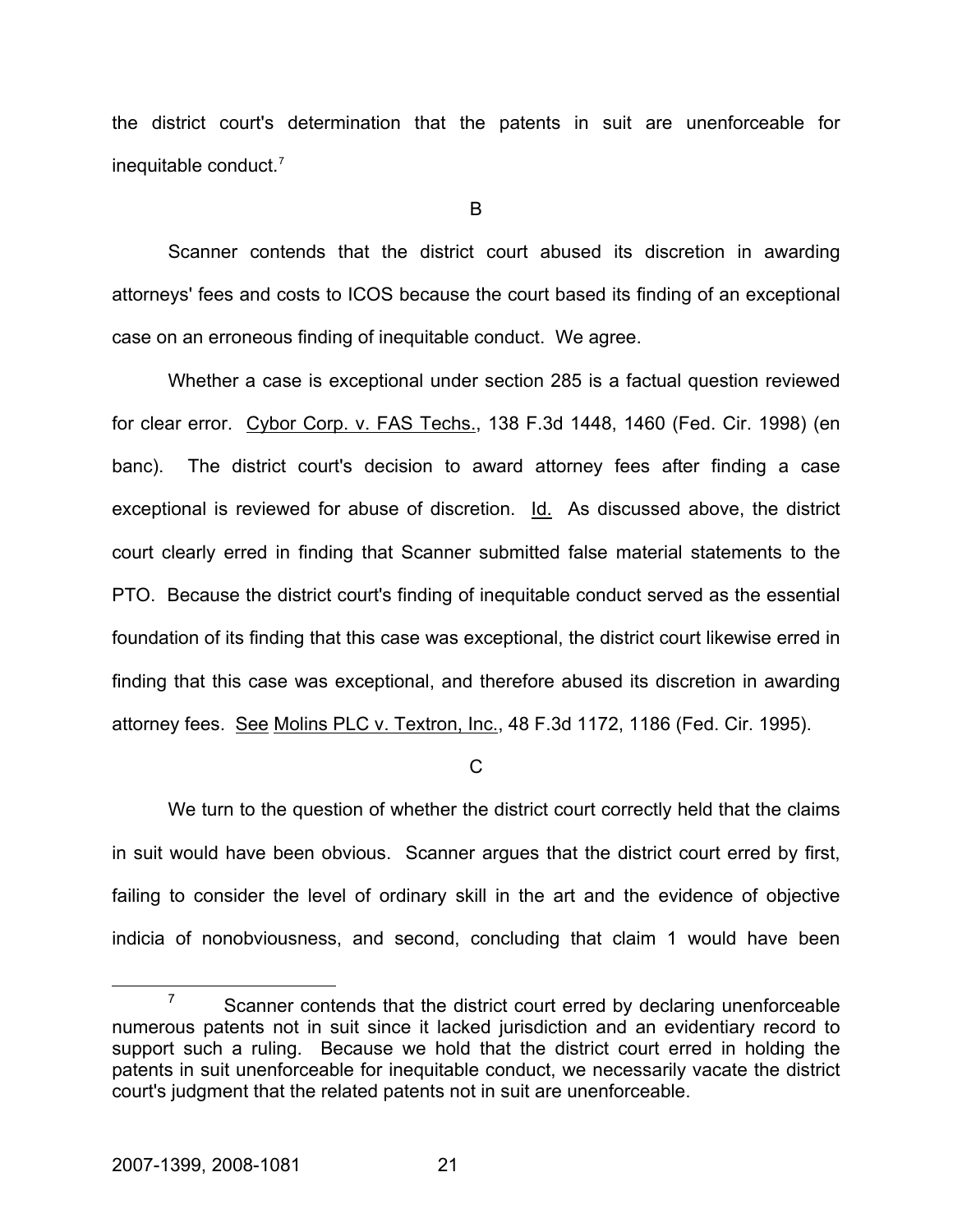obvious without making factual findings that could support a conclusion that the prior art disclosed or suggested the actual elements of claim 1.

Obviousness is a question of law based on underlying questions of fact. Daiichi Sankyo Co., Ltd. v. Apotex, Inc., 501 F.3d 1254, 1256 (Fed. Cir. 2007) (citing Winner Int'l Royalty Corp. v. Wang, 202 F.3d 1340, 1348 (Fed. Cir. 2000). We therefore review the ultimate determination of obviousness by a district court de novo and the underlying factual inquiries for clear error. Id. The underlying factual determinations made by the district court that this court must review for clear error include (1) the scope and content of the prior art, (2) the level of ordinary skill in the art, (3) the differences between the claimed invention and the prior art, and (4) objective indicia of non-obviousness. Graham v. John Deere Co., 383 U.S. 1, 17 (1966).

Scanner's arguments regarding the level of ordinary skill in the art and evidence of objective indicia of nonobviousness ring hollow. We recognize that it is ICOS's burden to prove invalidity by clear and convincing evidence, and that that burden of proof never shifts to the patentee to prove validity. Pfizer, Inc. v. Apotex, Inc., 480 F.3d 1348, 1359 (Fed. Cir. 2007) (quoting Hybritech Inc. v. Monoclonal Antibodies, Inc., 802 F.2d 1367, 1375 (Fed. Cir. 1986). However, in this case, the record shows that ICOS adduced certain facts, which were unrebutted by Scanner and accepted by the district court as the fact finder. Pfizer, 480 F.3d at 1360 ("[O]nce a challenger has presented a prima facie case of invalidity, the patentee has the burden of going forward with rebuttal evidence.") (internal citations omitted); Cable Elec. Prods. Inc. v. Genmark, Inc., 770 F.2d 1015, 1022 (Fed. Cir. 1985) ("[I]f evidence is presented establishing a prima facie case of invalidity, the opponent of invalidity must come forward with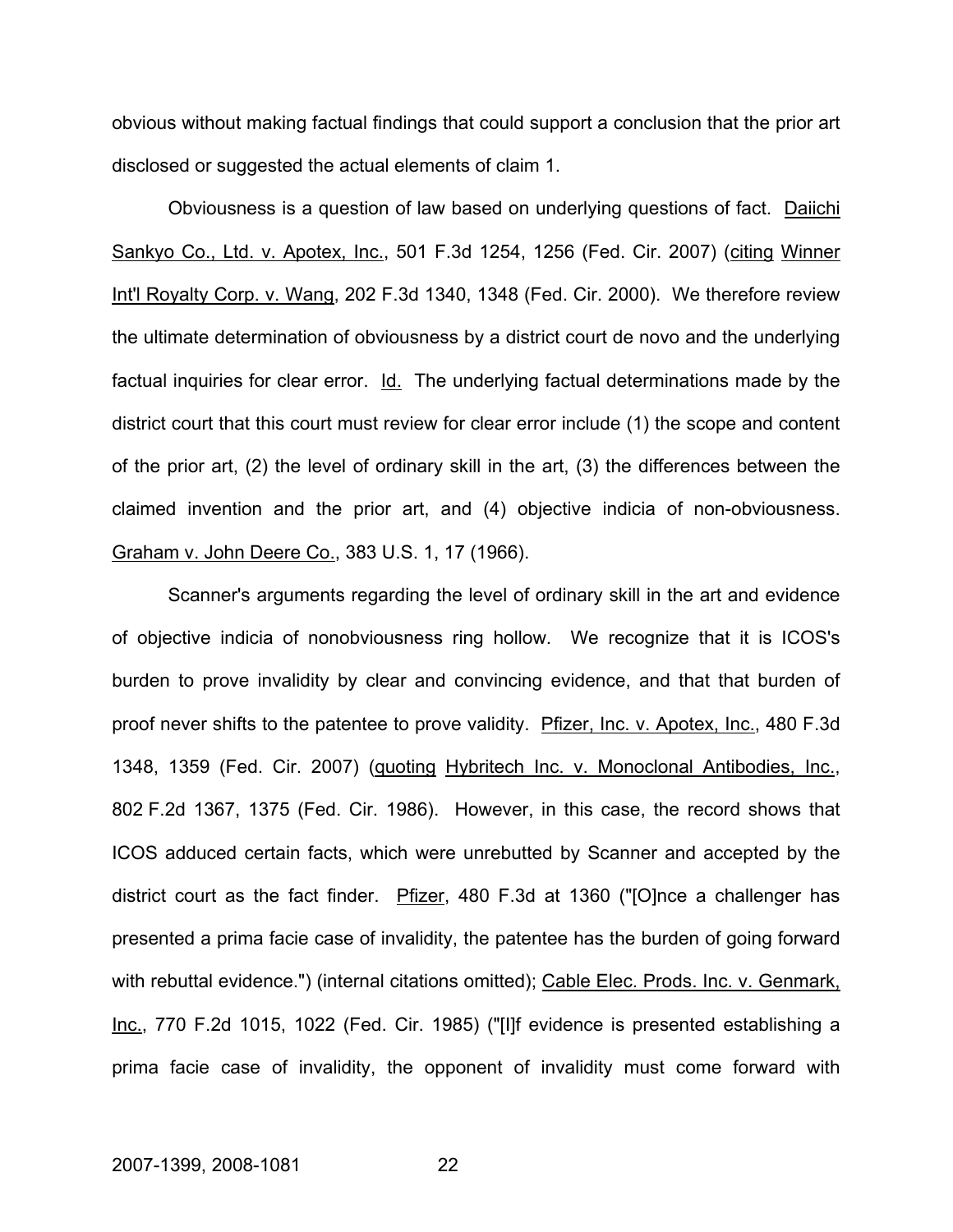evidence to counter the prima facie challenge to the presumption of section 282."). The district court cannot be said to have erred by not discussing those unrebutted facts.

The district court has the responsibility to determine whether the challenger has met its burden by clear and convincing evidence by considering the totality of the evidence, including any rebuttal evidence presented by the patentee. Pfizer, Inc. v. Apotex, Inc., 480 F.3d at 1360 (quoting Stratoflex, Inc. v. Aeroquip Corp., 713 F.2d 1530, 1534 (Fed. Cir. 1983). The record shows that ICOS's expert, Dr. Mundy, testified to the level of ordinary skill in the art. Scanner points to no contrary evidence, and its brief does not even dispute the level of ordinary skill that Dr. Mundy described.

Further, the district court expressly considered the insinuation that ICOS copied, and explicitly rejected the idea. In criticizing the district court's failure to consider any other evidence introduced at trial demonstrating the existence of objective indicia of nonobviousness, Scanner cites in its brief to 1) press releases that caution the reader not to place undue reliance on forward-looking statements such as expected contributions of the new product, 2) an email referring to a non-specific press release, and 3) an excerpt from the trial testimony in which counsel for Scanner sought to admit exhibits into the record going to commercial success but declining to "have discussions to make it go more quickly." In point of fact, there simply was not much evidence of secondary indicia of obviousness for the court to consider and discuss. We therefore reject Scanner's argument that the district court erred by failing to consider the level of ordinary skill in the art and evidence of objective indicia of nonobviousness.

Scanner argues that the district court erred in concluding that the ICOS Projector system disclosed or suggested each limitation of claim 1 because the district court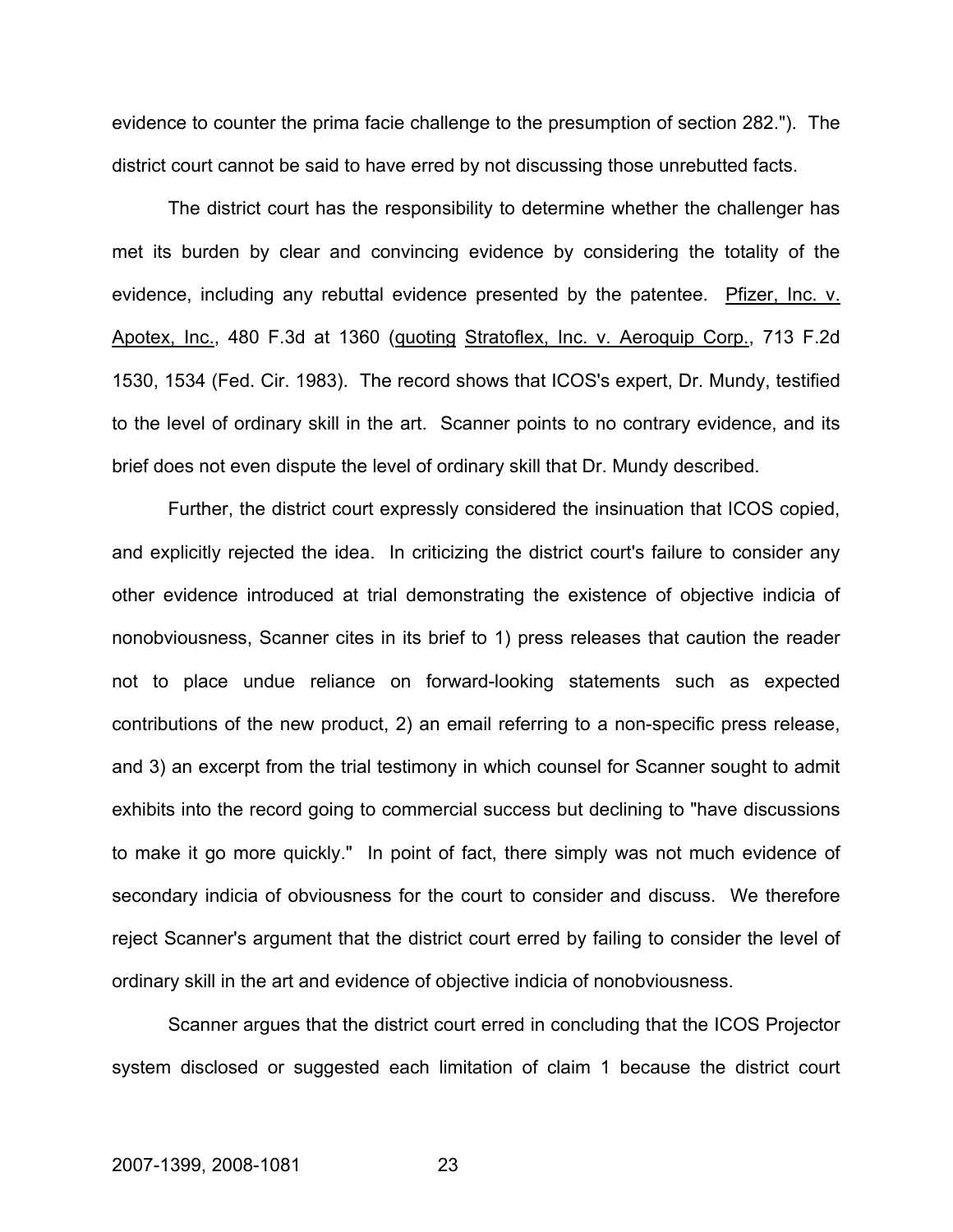issued no findings of fact capable of supporting its conclusion. In support of its argument, Scanner points to the fact that the Projector system was the only prior art the court considered in invalidating the patents, and that the system was before the PTO, which found the claims to be patentable over the Projector system. Specifically, Scanner argues that the district court did not find that the prior art disclosed or suggested the limitations of claim 1 as they actually appear, which would have required a finding that the Projector system or the knowledge of those of skill in the art contained or suggested calculation of a three-dimensional position of a ball with reference to a pre-calculated calibration plane.

Scanner further argues that prior to its invention, "common sense dictated that a 3D calibration object, not a calibration plane, was needed to calibrate a 3D camera." Scanner then states that the "Projector taught that separate calibration devices were required to calibrate the two cameras and taught away from using an XY calibration reticle to calibrate the 3D camera." Scanner submits that the district court also did not find that the Projector system or the knowledge of those of skill in the art contained or suggested applying triangulation calculations on related measurements of the first image and the second image, obtained by the first and second cameras respectively, as is required by claim 1. Therefore, according to Scanner, "[t]he record contains no evidence that anything in the prior art or in the knowledge of one of skill in the art would have suggested implementing stereo triangulation calculations on related images in the Projector system."

ICOS responds that the district court found that the Projector system used "Z calibration," a finding Scanner acknowledged. ICOS submits that Z calibration is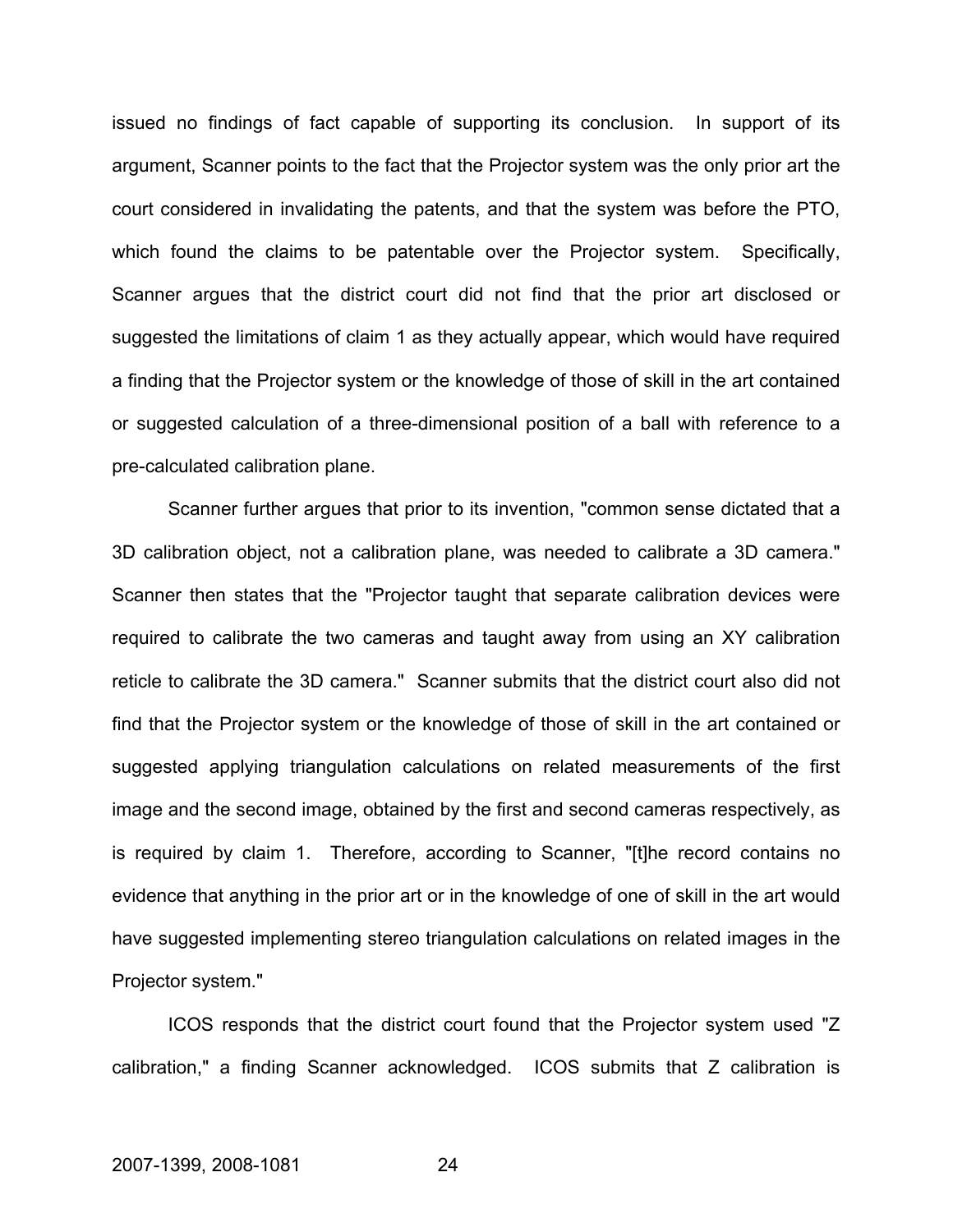calibration with reference to a Z plane. The trial testimony supports this contention. ICOS's expert, Dr. Mundy, was asked whether the two cameras in the Projector system were calibrated using a single artifact. Dr. Mundy replied, "Yes, they were." Trial Tr. at 758. When asked how, Dr. Mundy explained, "They had a flat glass, a plate, which they called a caliber, something like that . . . . But basically it is a plane which they put under the field of view of both cameras and then carry out the calibration process that I just illustrated in my slides and in my analysis of the code." Id. (emphasis added).

Further, ICOS points to Dr. Mundy's testimony as establishing that the use of two cameras in a stereo-vision arrangement was not new at the time of the alleged invention. Specifically, Dr. Mundy testified that ". . . the use of triangulation to determine information from the two cameras, the side 3D camera and the top camera, is something that's well known, or was well known at that time. And actually stereo measurement of Sphinx had been done by the computer vision community perhaps a decade earlier." Dr. Mundy was then asked, "Based on that, at least in your opinion, to one skilled in the art, the concept of using stereo vision would be obvious with the existence of a projector system?" He responded, "Well, it would have been obvious in any system that had two cameras, one at an angle with respect to the other." Trial Tr. at 756.

With respect to Scanner's point that the district court does not identify the relational aspect of claim 1, we agree that one of ordinary skill in the art would understand that the relationship characteristic of triangulation is an ancient Greek discovery, and there can be no triangulation of mere unrelated measurements. As the Supreme Court reaffirmed in KSR Int'l Co. v. Teleflex Inc., 127 S. Ct. 1727, 1741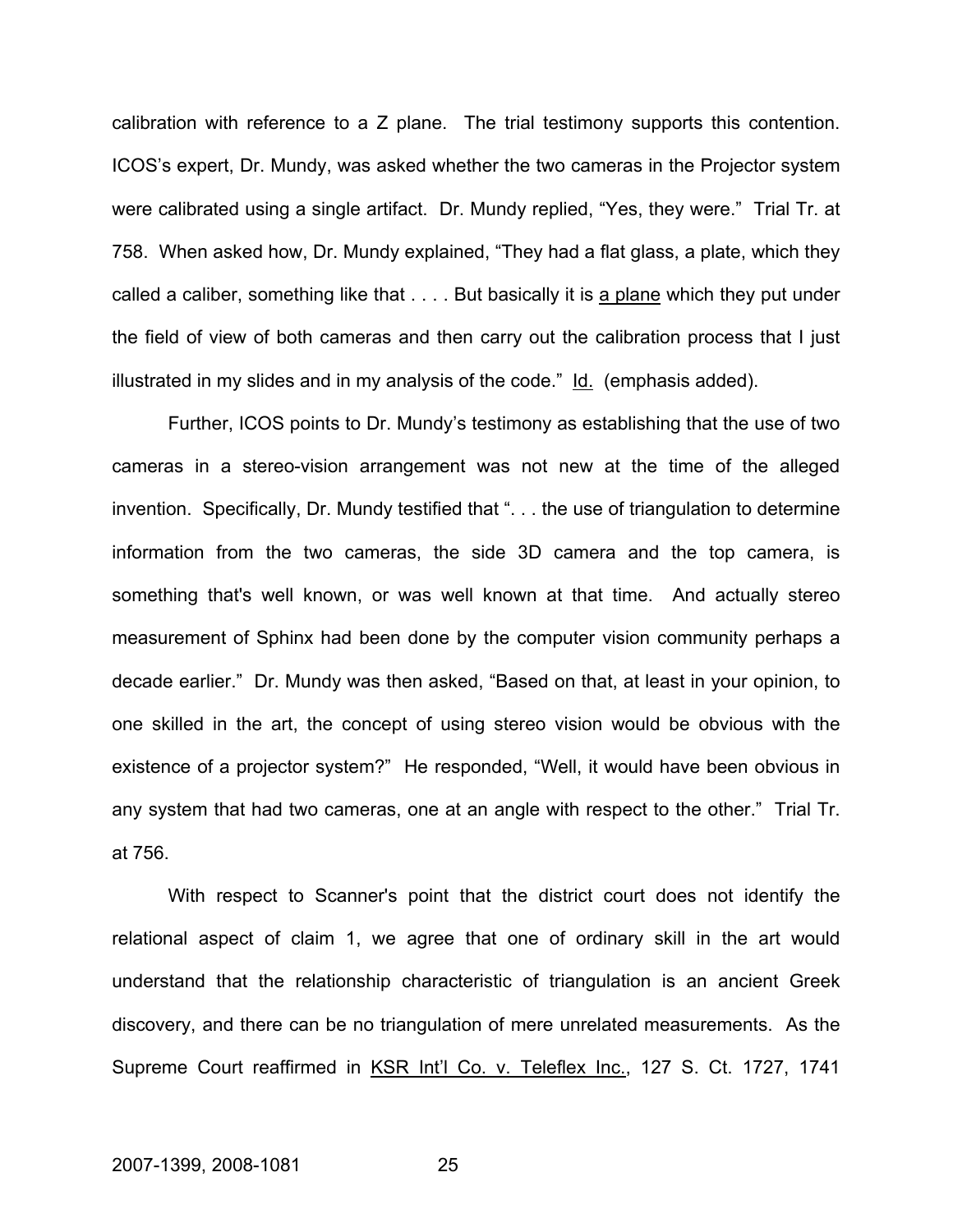(2007), an obviousness analysis "need not seek out precise teachings directed to the specific subject matter of the challenged claim, for a court can take account of the inferences and creative steps that a person of ordinary skill in the art would employ." We recognize that claim 1 requires triangulation of measurements using a first image from the first camera and a second image from the second camera whereas the Projector system performs triangulation calculations on related measurements from images of only one camera. However, the trial testimony shows that the relatively small logical gap between the prior art and the claim in this case is closed by a person of ordinary skill in the art "pursu[ing] known options within his or her technical grasp." See also In Re Translogic Tech., Inc., 504 F.3d 1249, 1262 (Fed. Cir. 2007).

Scanner's arguments regarding obviousness appear to take more issue with the crisp nature of the district court's opinion rather than the merits of the obviousness determination, which are supported by the trial testimony of Dr. Mundy. See Stratoflex, Inc. v. Aeroquip Corp., 713 F.2d 1530, 1540 (Fed. Cir. 1983) ("We sit to review judgments, not opinions."). We agree with the district court's judgment and therefore affirm its conclusion that claim 1 of the '756 patent would have been obvious in light of the prior art and the knowledge of one skilled in the art.

### $\overline{D}$

Scanner argues that the district court erred in holding that the CyberSTEREO does not infringe any claim of the patents in suit. Infringement is a question of fact that, after a bench trial, we review for clear error. Alza Corp. v. Mylan Labs., Inc., 464 F.3d 1286, 1289 (Fed. Cir. 2006). Under the clear error standard, a reversal is permitted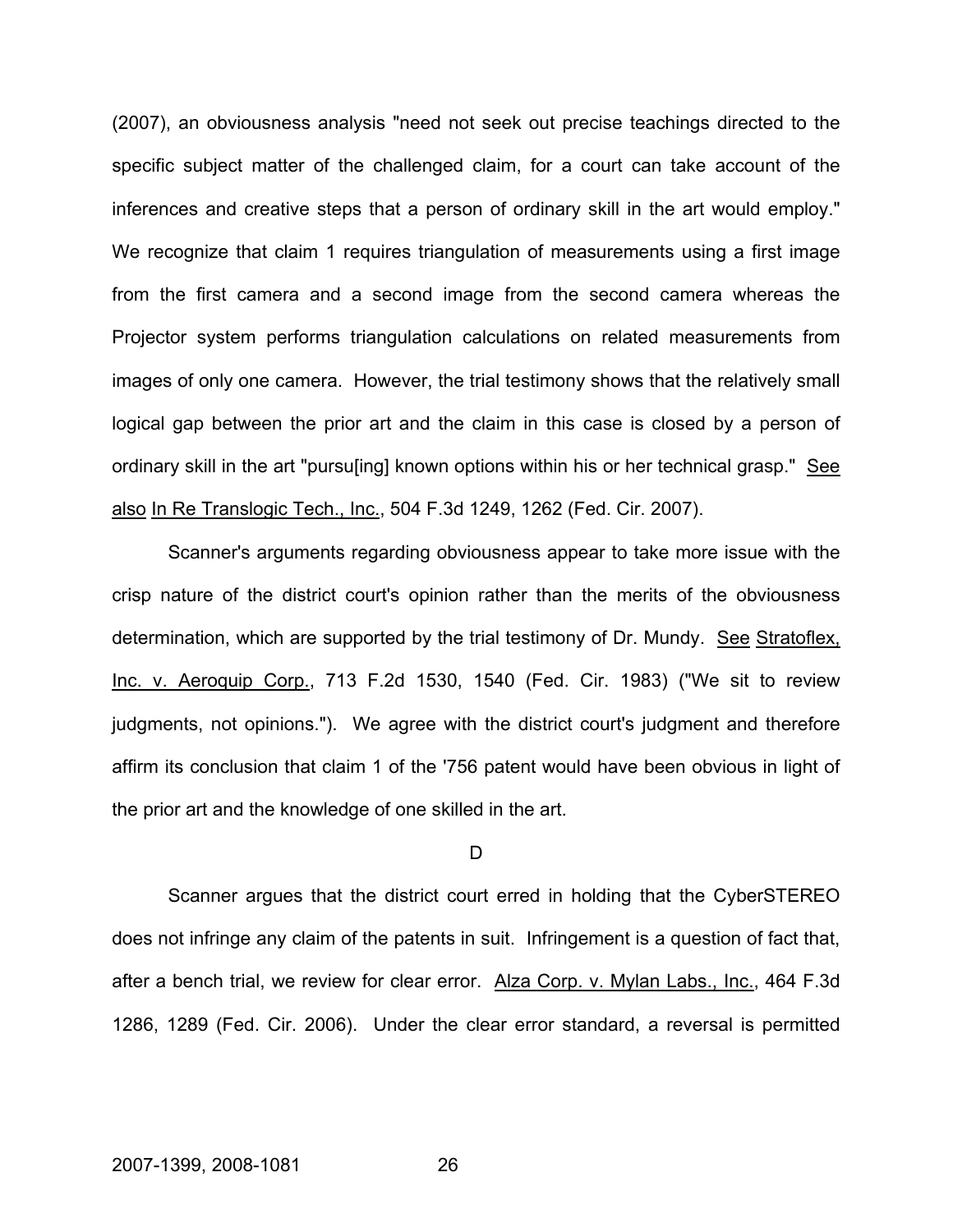only when this court is left with a definite and firm conviction that the district court was in error. Id. (citing Medichem, S.A. v. Rolabo, S.L., 437 F.3d 1157, 1164 (Fed. Cir. 2006).

According to Scanner, the district court applied a different and incorrect construction of the term "triangulation calculation" in its infringement analysis to conclude that the CyberSTEREO is not making or using triangulation calculations. However, the record does support the conclusion that ICOS does not practice "triangulation" as the patents in suit use that term because ICOS relies on bilinear interpolation for measurement.

Scanner also argues that the district court applied an incorrect construction of the claim term "pre-calculated calibration plane" since the district court arrived at the conclusion that the CyberSTEREO determines the X and Y coordinates on the Z=0 world plane. The district court correctly applied the claim construction and properly determined that the coplanarity calculation in ICOS's system is different from the precalculated calibration plane in claim 1 of the '756 patent. Scanner identifies no basis for this court to disturb the district court's factual findings, most of which were based on crediting expert witness testimony. We therefore affirm the district court's judgment of noninfringement of claim 1.

E

Scanner also appeals the district court's ruling on the validity of unasserted claims of the patents in suit. Scanner further contends that the district court erred in concluding that no claim of either patent-in-suit is infringed based on its analysis of only claim 1 of the '756 patent.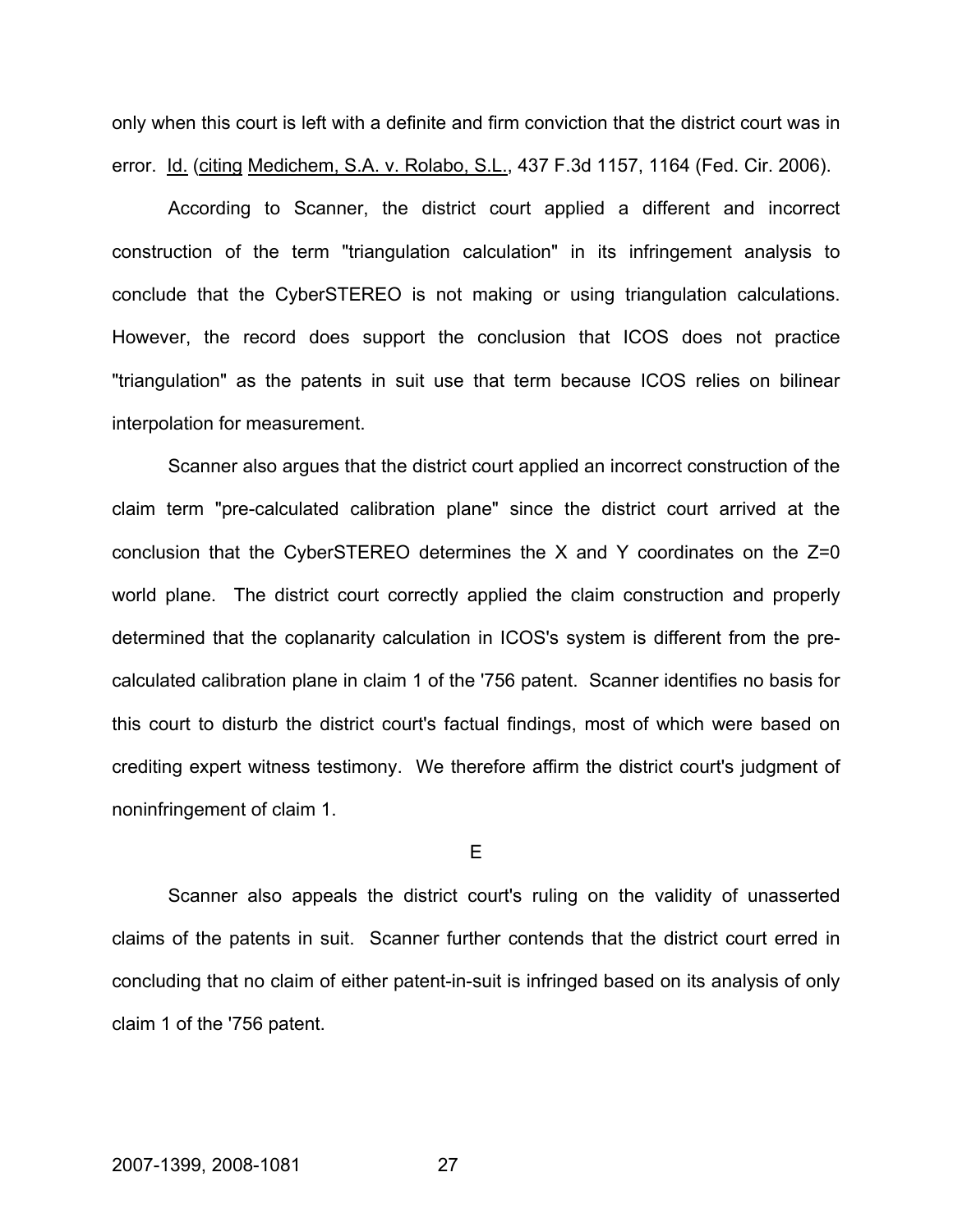Scanner first argues that the district court lacked jurisdiction to adjudicate the unasserted claims because no case or controversy existed to support subject matter jurisdiction. This argument is unpersuasive. ICOS responded to Scanner's lawsuit with a counterclaim that sought a declaratory judgment on the claims of the '756 and '757 patents. Def.'s Answer and Countercl. at 11 ("Count IV (Declaratory Judgment) . . . The '756 and '757 patents, and each of the claims thereof, are invalid and/or unenforceable for one or more of the reasons set forth in paragraphs (a) through (k) above."). Accordingly, the district court had subject matter jurisdiction to adjudicate claims that Scanner did not assert against ICOS.

Scanner also argues that the district court erred in ruling on the validity of claims as to which ICOS presented no evidence. ICOS responds that the case went to trial on claim 1 because the parties agreed to try the case on a representative claim upon which the entire case would stand or fall. ICOS cites to the parties' stipulation "that the case stands and falls on Claim 1 of the '756 Patent."

Scanner limits the import of the stipulation to claim construction. The record does not include the stipulation itself, only acknowledgement by both parties that the stipulation had been made. When asked at oral argument, neither party was aware of whether the stipulation was memorialized in writing or part of the record below.

An interpretation of the parties' pretrial stipulation, much like contract interpretation, is a legal issue that this court reviews de novo. Fuji Photo Film Co., Ltd. v. Jazz Photo Corp., 394 F.3d 1368, 1373 (Fed. Cir. 2005) (citing Kearns v. Chrysler Corp., 32 F.3d 1541, 1545 (Fed. Cir. 1994). Despite the black letter law that a finding of invalidity of an independent claim does not determine the validity of claims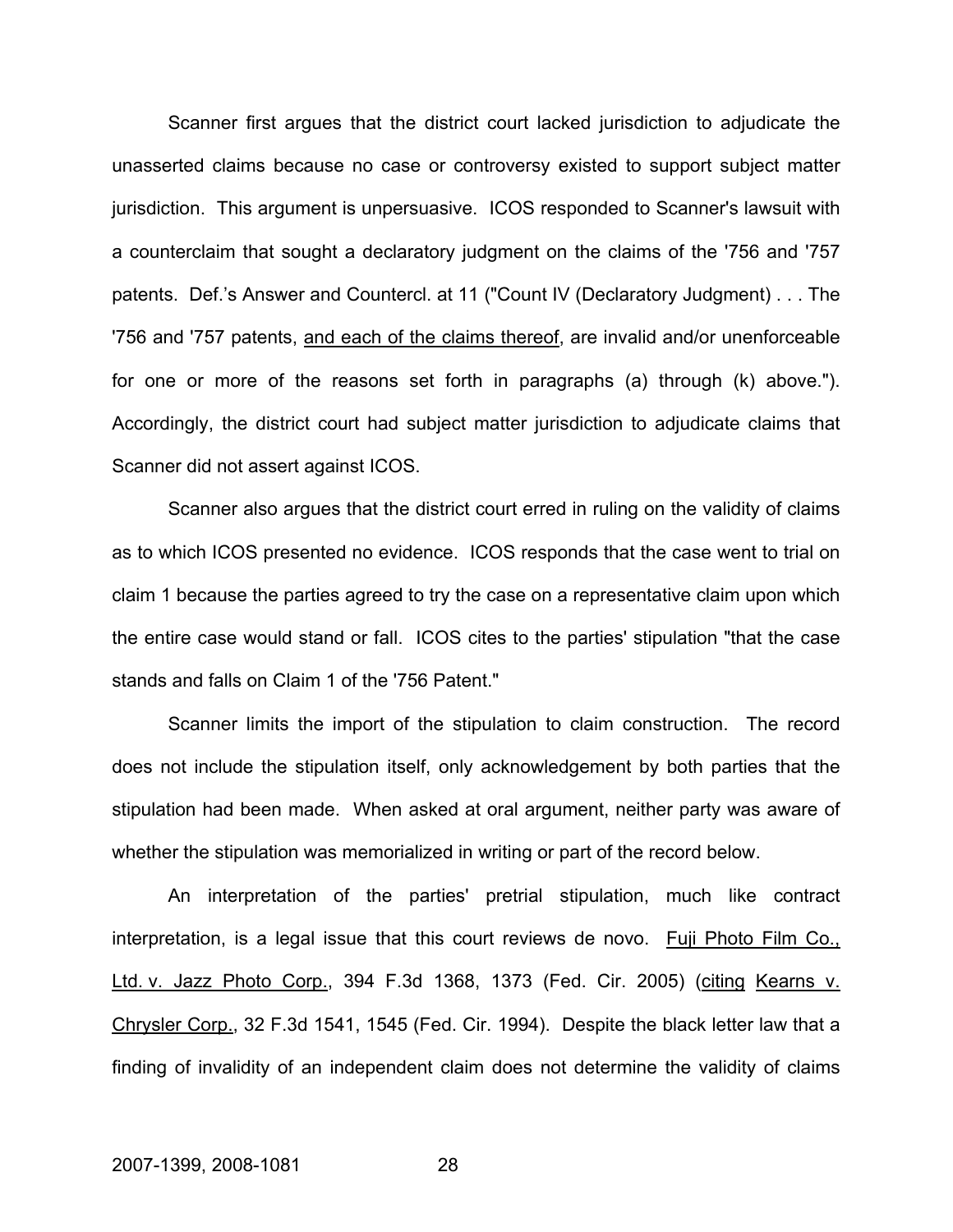that depend from it, see 35 U.S.C. § 282 (1982), parties can stipulate to almost anything but jurisdiction. This court's decision in Shelcore, Inc. v. Durham Indus., Inc., 745 F.2d

621 (Fed. Cir. 1984), is instructive:

While the rule—that where the patentability of dependent claims is not argued separately from the independent claims from which they depend, the former stand or fall with the latter—has vitality prior to the issuance of a patent embodying those claims, that rule has no application in a district court proceeding to determine whether the claims of an issued patent are valId. While the above rule is not applicable as a rule of procedure in a district court, it has been applied on appeal from a district court judgment with respect to the claims of an issued patent as a matter of convenience. The presumption of validity does not guide our analysis on appeal. Rather, we review the findings and conclusions of a district court under the appropriate standards of review. That circumstance bears no relation, however, to the requirement at trial that a party challenging the validity of a claim, absent a pretrial agreement or stipulation, must submit evidence supporting a conclusion of invalidity of each claim the challenger seeks to destroy.

Id. at 624-25 (emphasis added). In this case, we have an unambiguously proposed finding of fact that stated simply "ICOS and Scanner have stipulated that the case stands and falls on Claim 1 of the '756 Patent," to which Scanner replied, "True." The pleadings represented that "the case" constituted allegations of infringement of both patents, and a declaratory judgment action seeking invalidity, noninfringement, and unenforceability of all the claims of the patent in suit. Scanner's response to ICOS's proposed finding of fact and conclusions of law provided no caveat to its unqualified agreement with the nature of the parties' stipulation. Finding no ambiguity in the parties' representation of the stipulation before the district court, we affirm the district court's judgment invalidating the claims of both patents in suit.

Notwithstanding its position regarding the stipulation as it relates to the validity of claims not tried before the district court, Scanner charges that the district court failed to